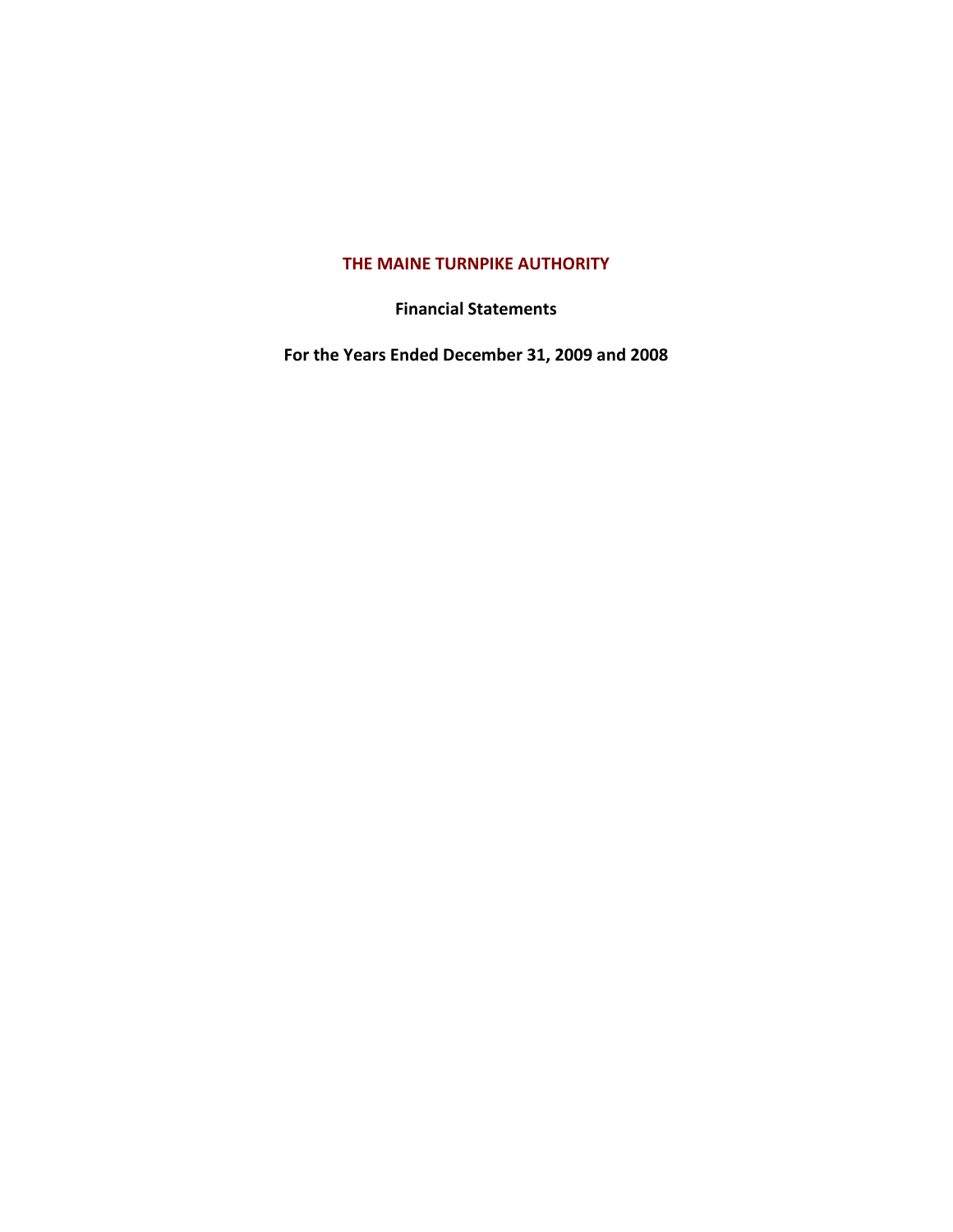# **THE MAINE TURNPIKE AUTHORITY**

# **Financial Statements**

# **For the Years Ended December 31, 2009 and 2008**

# **TABLE OF CONTENTS**

|                                                           | Page(s)   |
|-----------------------------------------------------------|-----------|
| Independent Auditor's Report                              | $1 - 2$   |
| Management Discussion and Analysis                        | $3 - 7$   |
| <b>Balance Sheet</b>                                      | $8 - 9$   |
| Statement of Revenues, Expenses and Changes in Net Assets | 10        |
| <b>Statement of Cash Flows</b>                            | $11 - 12$ |
| <b>Notes to Financial Statements</b>                      | $13 - 26$ |
| Required Supplementary Information                        | 27        |
| Other Supplementary Information                           | 28        |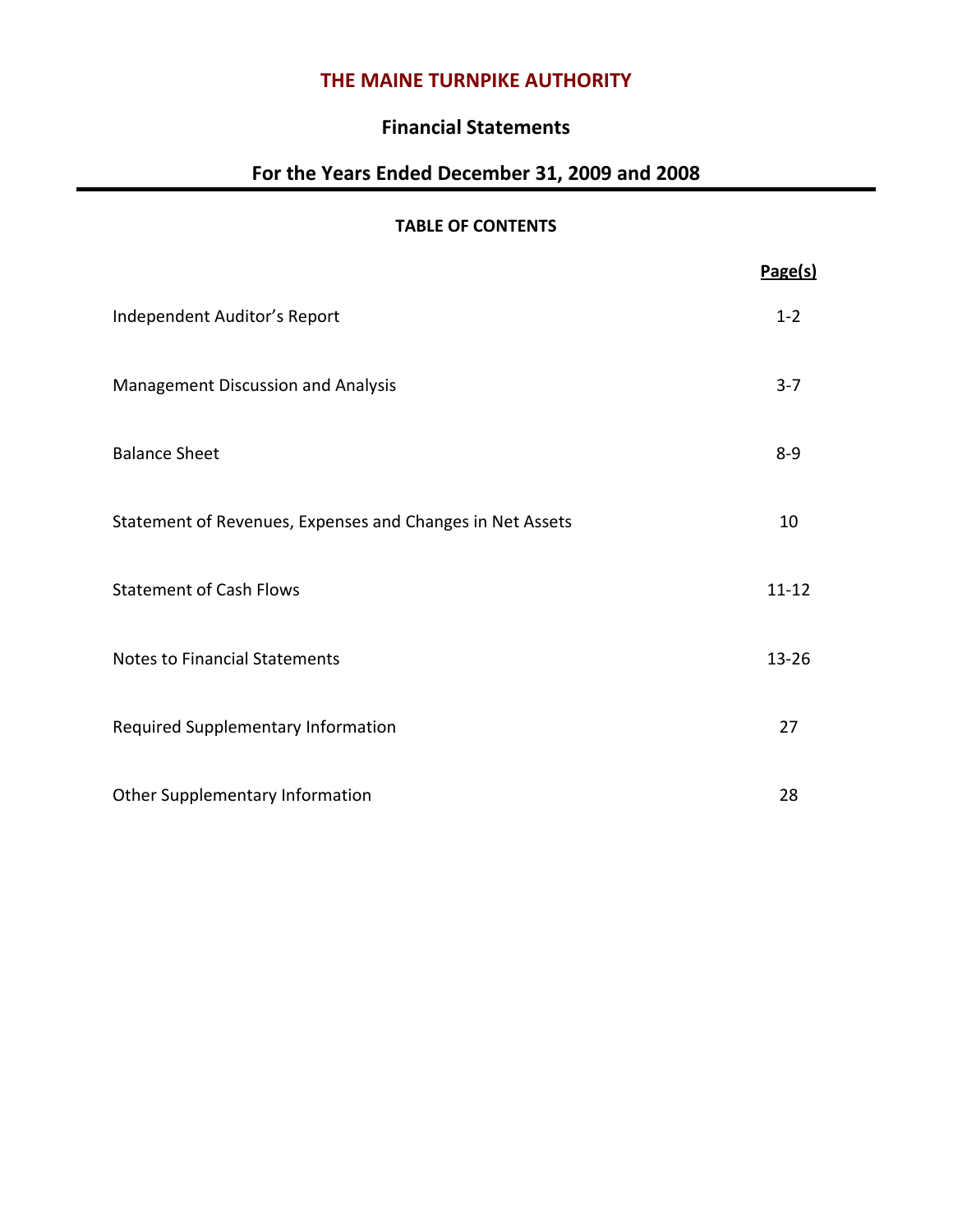

Independent Auditor's Report

To the Governing Board of the Maine Turnpike Authority:

We have audited the accompanying financial statements of the Maine Turnpike Authority, as of and for the years ended December 31, 2009 and 2008 as listed in the table of contents. These financial statements are the responsibility of the Maine Turnpike Authority's management. Our responsibility is to express an opinion on these financial statements based on our audit.

We conducted our audit in accordance with auditing standards generally accepted in the United States of America and the standards applicable to financial audits contained in *Government Auditing Standards*, issued by the Comptroller General of the United States. Those standards require that we plan and perform the audit to obtain reasonable assurance about whether the financial statements are free of material misstatement. An audit includes examining, on a test basis, evidence supporting the amounts and disclosures in the financial statements. An audit also includes assessing the accounting principles used and significant estimates made by management, as well as evaluating the overall financial statement presentation. We believe that our audit provides a reasonable basis for our opinion.

In our opinion, the financial statements referred to above present fairly, in all material respects, the financial position of the Maine Turnpike Authority as of December 31, 2009 and 2008, and the changes in its financial position and cash flows thereof for the years then ended in conformity with accounting principles generally accepted in the United States of America.

In accordance with *Government Auditing Standards*, we have also issued our report dated March 23, 2010 on our consideration of the Maine Turnpike Authority's internal control over financial reporting and our tests of its compliance with certain provisions of laws, regulations, contracts and grant agreements and other matters. The purpose of that report are to describe the scope of our testing of internal control over financial reporting and compliance and the results of that testing, and not to provide an opinion on the internal control over financial reporting or on compliance. That report is an integral part of an audit performed in accordance with *Government Auditing Standards* and important for assessing the results of our audit.

The Management's Discussion and Analysis on pages 3‐7, the Schedule of Funding Progress for the Retiree Healthcare Plan on page 27 and the Trend Data on Infrastructure Condition on page 27 are not a required part of the basic financial statements but is supplementary information required by accounting principles generally accepted in the United States of America. We have applied certain limited procedures, which consisted principally of inquiries of management regarding the methods of measurement and presentation of the required supplemental information. However, we did not audit the information and express no opinion on it.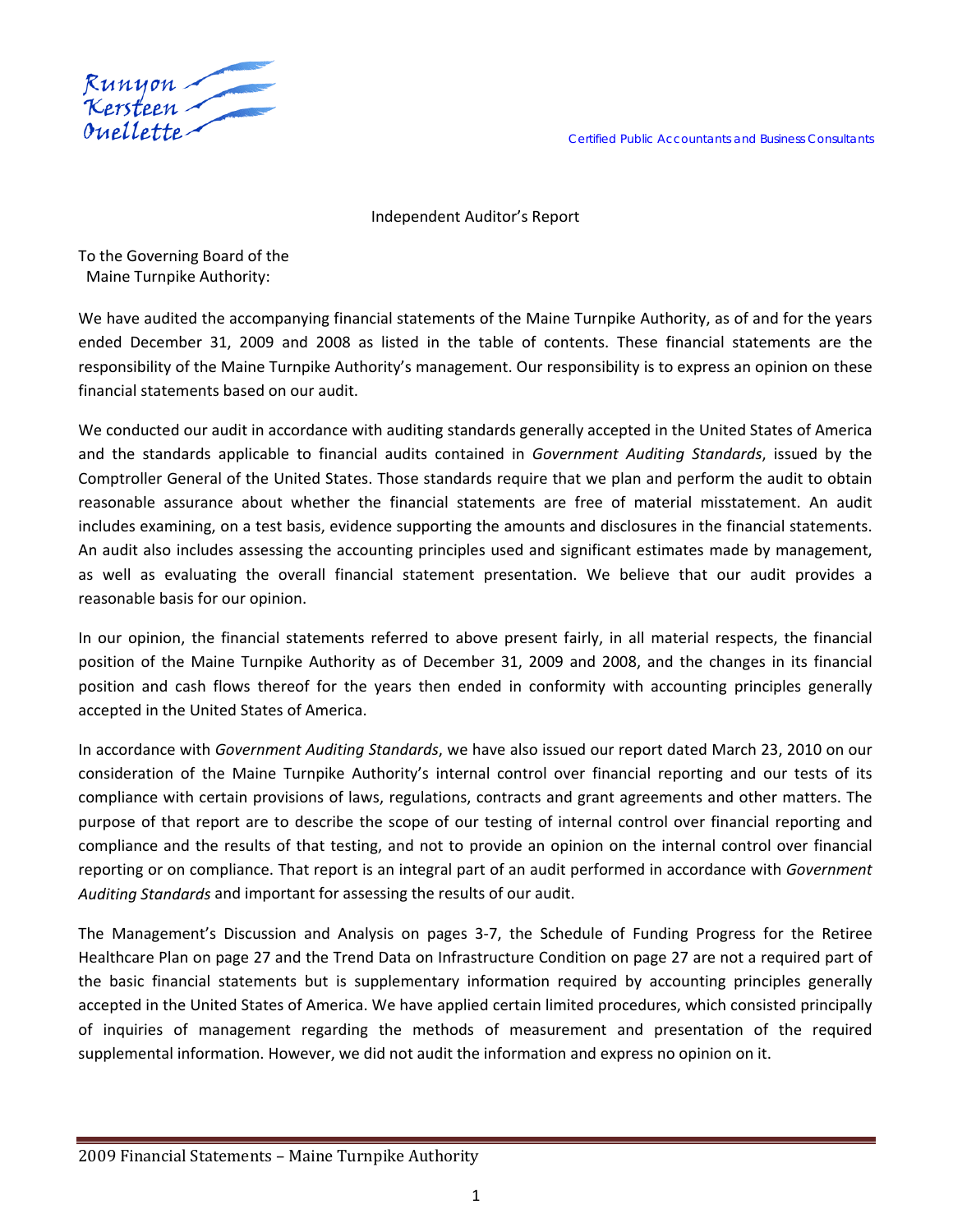Governing Board Page 2

Our audit was conducted for the purpose of forming an opinion on the basic financial statements of the Maine Turnpike Authority. The Calculation of the Composite Debt Service Ratio, as Defined by the Bond Resolutions and Related Documents is supplementary information presented for purposes of additional analysis and is not a required part of the basic financial statements. The Calculation of the Composite Debt Service Ratio, as Defined by the Bond Resolutions and Related Documents has been subjected to the auditing procedures applied in the audit of the basic financial statements and, in our opinion, are fairly stated in all material respects in relation to the basic financial statements taken as a whole.

Runyon Kusten Ouellette

March 23, 2010 South Portland, Maine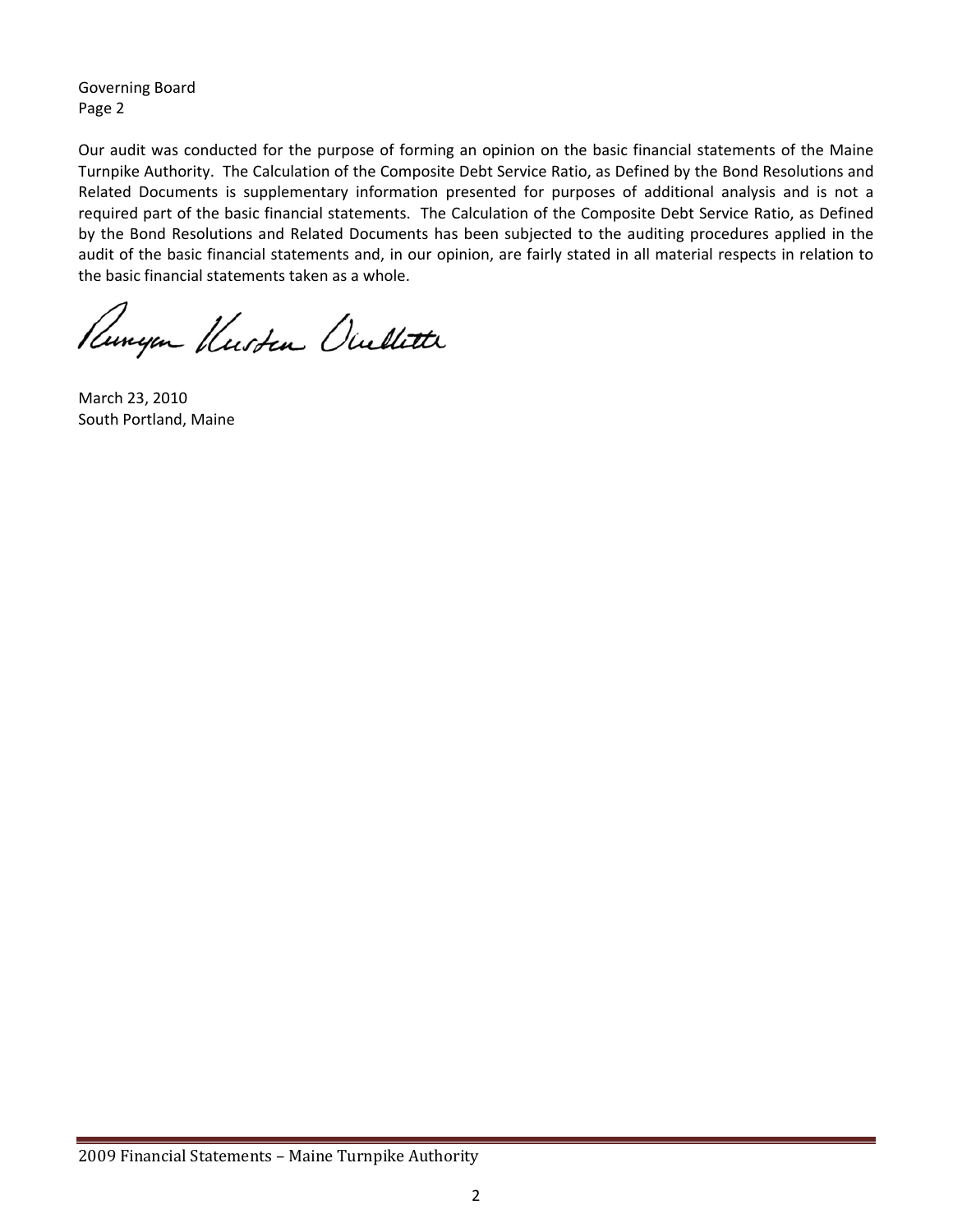# **THE MAINE TURNPIKE AUTHORITY**

#### **Management's Discussion and Analysis**

**December 31, 2009**

The management of the Maine Turnpike Authority (the Authority) offers this narrative overview and analysis of the Authority's financial activities for the years ended December 31, 2009 and 2008. This discussion and analysis is designed to assist the reader in focusing on the significant financial issues and activities and to identify any significant changes in financial position. The information presented here should be read in conjunction with the Authority's basic financial statements.

On January 1, 2008, the Authority converted to a full governmental GAAP basis of accounting. Prior to GAAP, the Authority based its financial statements on provisions outlined in its General Bond Resolution and subsequent supplemental resolutions. Certain assets, liabilities, revenues and expenses were not included in those financial statements. As a result, the Authority now has two years of GAAP financial data and will include comparative financial statements in this comprehensive financial report.

#### **Financial Highlights**

Operating income for the Maine Turnpike Authority was \$38,623,565 and \$15,763,843 for calendar years 2009 and 2008, respectively. The increase in operating income is primarily due to the increase in total revenues. The Authority enacted a toll adjustment on February 1, 2009.

Net income produced an increase in net assets of \$18,042,174 and decrease of \$3,220,763 for fiscal years 2009 and 2008, respectively. The term "net assets" refers to the difference between assets and liabilities. At the close of calendar year 2009, the Authority had net assets of \$104,032,199, an increase of 21% over calendar year 2008. At the close of calendar year 2008, the Authority had net assets of \$85,990,025. The Authority's overall financial position has improved as shown by the increase in net assets.

### **Overview of the Basic Financial Statements**

This discussion and analysis is intended to serve as an introduction to the Authority's basic financial statements. The Authority's financial statements are presented in a manner similar to a private‐sector business and have been prepared according to accounting principles generally accepted (GAAP) in the United States. All of the current year's revenues are recorded as they are earned and expenses are recorded as they are incurred, regardless of when cash is received or disbursed.

#### **Basic Financial Statements**

The balance sheet presents information on all of the Authority's assets and liabilities, with the difference reported as net assets. Over time, increases and decreases in net assets serve as a relative indicator of the change in financial position of the Authority.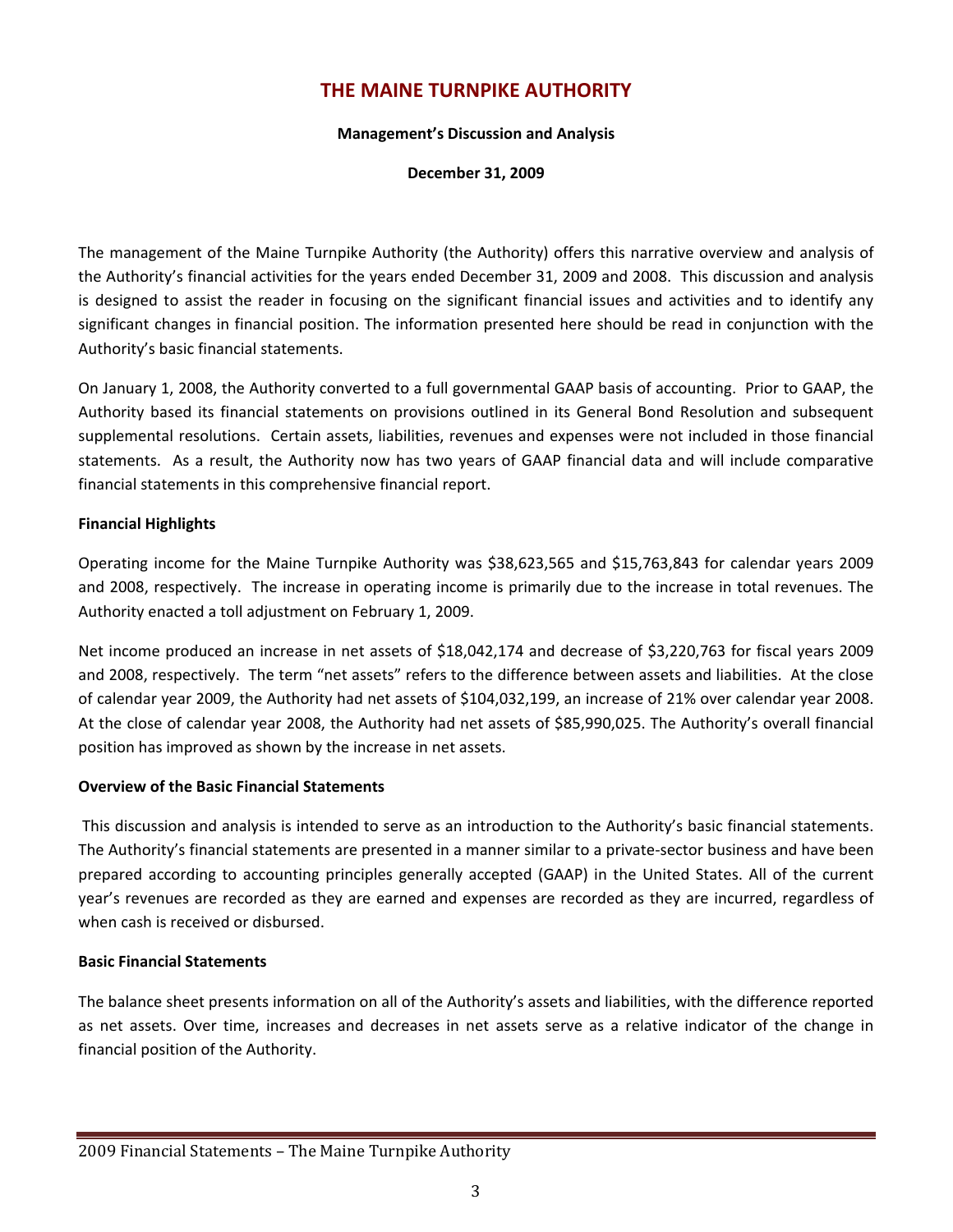The statement of revenues, expenses, and changes in net assets shows the result of the Authority's total operations during the fiscal year and reflects both operating and non‐operating activities. Changes in net assets reflect the current fiscal period's operating impact upon the overall financial position of the Authority.

The statement of cash flows provides a detailed analysis of all sources and uses of cash. The direct method of cash flows is presented, ending with a reconciliation of operating income to net cash provided by operating activities. The statement of cash flows is divided into the following activities: operating, capital financing, and investing.

#### **Notes to the Financial Statements**

The notes provide additional information that is essential to fully understand that data provided in the basic financial statements.

# **Other Information**

In addition to the basic financial statements and notes, this report also presents required supplementary information concerning infrastructure condition and the retiree healthcare plan. Additionally, certain supplementary information concerning the Authority's debt service ratio, as defined by the bond resolution, is included.

# **Financial Analysis**

# **Maine Turnpike Authority's Net Assets**

|                                                 |    | 2009        | 2008              |
|-------------------------------------------------|----|-------------|-------------------|
| <b>Assets</b>                                   |    |             |                   |
| <b>Current Assets</b>                           | \$ | 60,640,306  | \$<br>19,314,193  |
| Long Term Investments                           |    |             | 19,992            |
| Capital Assets, Net of Accumulated Depreciation |    | 432,884,482 | 426,400,049       |
| <b>Non-Current Assets</b>                       |    | 34,261,339  | 24,897,666        |
| <b>Other Assets</b>                             |    | 27,135,225  | 27,740,121        |
| <b>Total Assets</b>                             | S. | 554,921,352 | \$<br>498,372,021 |
| <b>Liabilities and Net Assets</b>               |    |             |                   |
| <b>Current Liabilities</b>                      |    | 36,522,387  | 39,024,559        |
| Bonds Payable, Net of Unamortized Premium       |    |             |                   |
| and Unamortized Refunding Losses                |    | 413,117,026 | 371,785,353       |
| <b>Other Non-Current Liabilities</b>            |    | 1,249,740   | 1,572,084         |
| <b>Total Liablilities</b>                       |    | 450,889,153 | \$<br>412,381,996 |
| <b>Net Assets:</b>                              |    |             |                   |
| Invested in Capital Assets, Net of Related Debt |    | 79,489,251  | 81,974,311        |
| Restricted                                      |    | 16,633,116  | 3,843,207         |
| Unrestriced                                     |    | 7,909,832   | 172,507           |
| <b>Total Net Assets</b>                         |    | 104,032,199 | \$<br>85,990,025  |
| <b>Total Liabilities and Net Assets</b>         |    | 554,921,352 | \$<br>498,372,021 |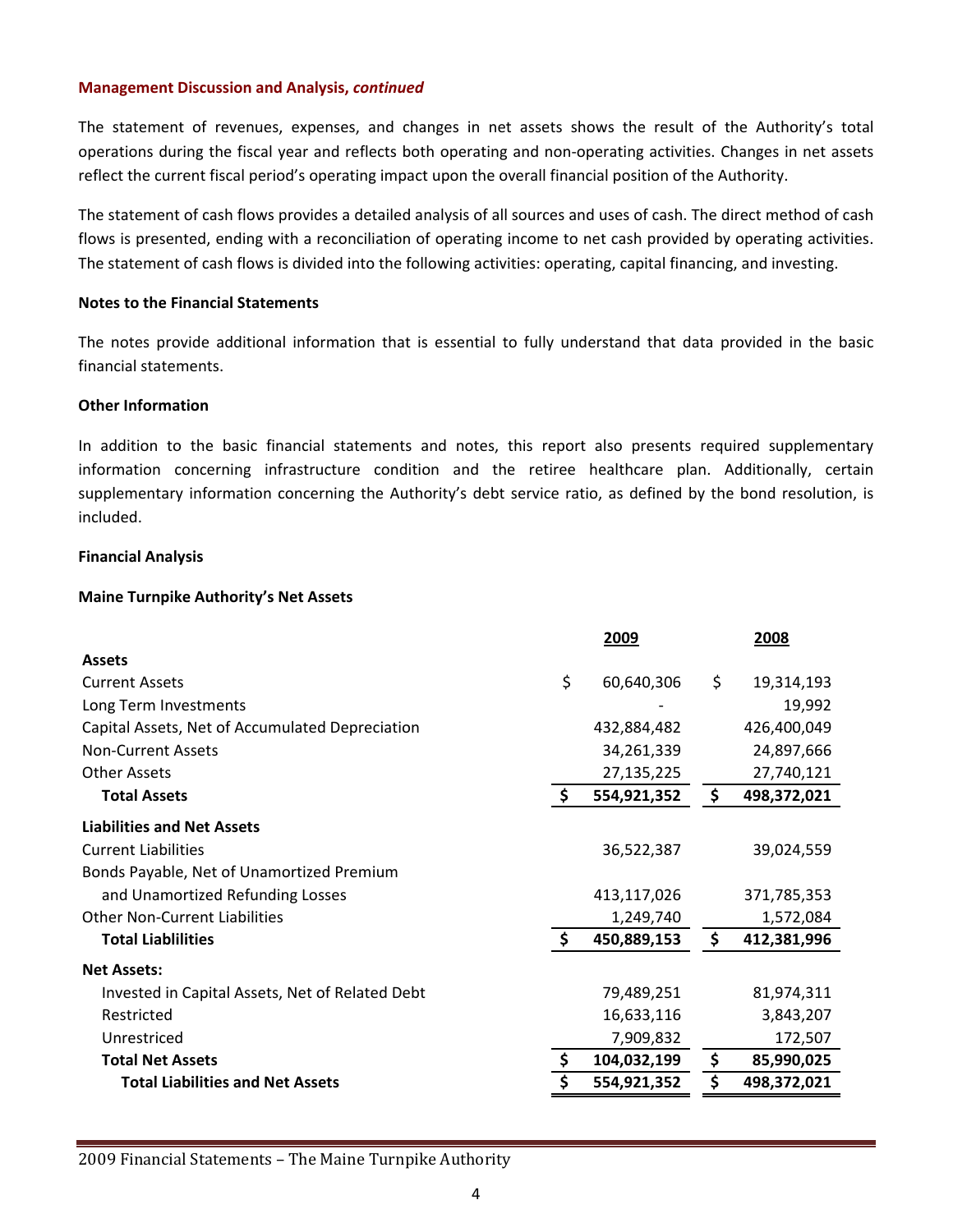As noted earlier, net assets serve as an indicator of the Authority's overall financial position. In the case of the Authority, assets exceeded liabilities by \$104,032,199 at the close of the most recent calendar year. This represents an increase of \$18,042,174 (21%) over the previous year, all of which is attributable to operations.

The largest portion of the Authority's net assets reflects its investment in capital assets (e.g., right‐of‐way, roads, bridges, toll equipment, etc) less any related outstanding debt used to acquire those assets. The Authority uses these capital assets to provide service and consequently, these assets are not available for liquidating liabilities or for other spending.

Restricted net assets are reserved for projects defined in the bond resolutions and applicable bond issue official statements. The Authority's restricted net assets were \$16,633,116 and \$3,843,206 for the years ending December 31, 2009 and 2008, respectively. The increase can be attributed to required deposits made to the debt service reserve fund in 2009. The remaining unrestricted net assets may be used to meet the Authority's capital and ongoing operational needs.

| <b>Revenues:</b>                     |                   |                  |
|--------------------------------------|-------------------|------------------|
| <b>Net Toll Revenues</b>             | \$<br>100,451,393 | \$<br>81,539,766 |
| <b>Concession Rental</b>             | 3,790,768         | 3,397,291        |
| Investment Income                    | (48, 254)         | 810,057          |
| Miscellaneous                        | 1,491,235         | 1,177,552        |
| <b>Total Revenues</b>                | 105,685,142       | 86,924,666       |
|                                      |                   |                  |
| <b>Expenses:</b>                     |                   |                  |
| Operations                           | 25,526,248        | 24,870,104       |
| Maintenance                          | 27,213,962        | 27,505,706       |
| Administrative                       | 2,725,635         | 2,566,502        |
| Depreciation                         | 4,933,842         | 5,268,581        |
| Preservation                         | 6,150,108         | 10,299,213       |
| <b>Interest Expense</b>              | 20,347,984        | 19,049,903       |
| Other                                | 745,189           | 585,420          |
| <b>Total Expenses</b>                | 87,642,968        | 90,145,429       |
| <b>Change in Net Assets</b>          | 18,042,174        | (3,220,763)      |
| <b>Net Assets, Beginning of Year</b> | 85,990,025        | 89,210,788       |
| Net Assets, End of Year              | 104,032,199       | \$<br>85,990,025 |

# **The Maine Turnpike Authority's Changes in Net Assets**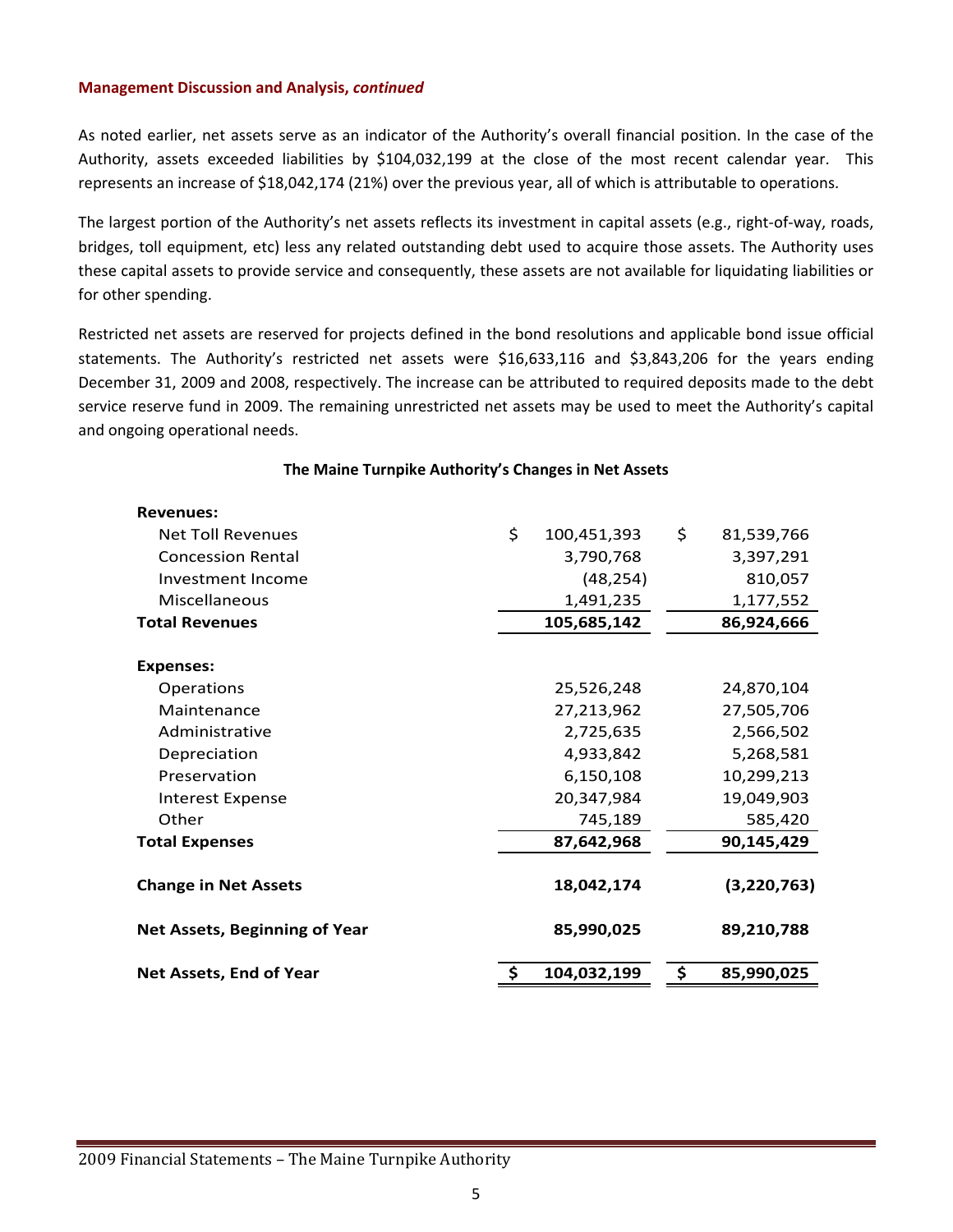The Authority's net fare revenues, which represent approximately 95% of all operating revenues, increased \$18,911,627 (23%) in 2009. The increase is primarily due to an approximately 25% toll adjustment enacted in February 2009. Investment income decreased \$858,310 due to lower interest rates. Miscellaneous revenue increased \$313,683 (27%). Increased transponder sales accounted for this increase.

Operations, Maintenance and Administrative expenses increased \$523,532 (1%) in 2009. Preservation expense decreased by \$4,149,105 (‐40%) in 2009, which is due to cost reduction (primarily paving) value engineering and the timing and scope of various projects.

# **Capital Assets and Debt Administration**

# *Capital Assets*

The Authority's investment in capital assets as of December 31, 2009 amounted to \$484,014,868 of gross asset value with accumulated depreciation of \$51,130,385, leaving a net book value of \$432,884,482. Capital assets include right‐of‐way, roads, bridges, buildings, equipment and vehicles. Please see Note 3 of the financial statements for a schedule of change in the Authority's capital assets.

Capital asset acquisitions are capitalized at cost. Acquisitions are funded through debt issuance and Authority revenues.

Major capital asset events of 2009 included the completion of the Authority's new headquarters in Portland, the disaster recovery site in New Gloucester and salt storage buildings in Litchfield and Gardiner. Construction of the Lambert Street and Lisbon Street bridges were well in progress in 2009. These projects are scheduled to be completed in 2010.

# *Modified Approach for Infrastructure Assets*

The Maine Turnpike Authority has elected to use the modified approach to infrastructure reporting under GASB 34. This means that, in lieu of reporting depreciation on infrastructure, the Authority reports the costs associated with maintaining the existing asset in good condition as preservation expense. Infrastructure assets include: roads, bridges, interchanges, tunnels, right of way, drainage, guard rails, and lighting systems associated with the road. Pursuant to its bond covenants, the Authority maintains a reserve maintenance fund for these preservation expenses. For fiscal 2009, projected expenses for preservation were \$10,037,180 but \$6,150,108 was actually spent. This was due to reduction of paving costs and timing of completion of other various projects.

The roadways are rated on a 10‐point scale, with 10 meaning that every aspect of the roadway is in new and perfect condition. The Authority's system as a whole is given an overall rating, indicating the average condition of all roadways operated by the Authority. The assessment of condition is made by visual inspection designed to reveal any condition that would reduce highway-user benefits below the maximum level of service. The Authority's policy is to maintain the roadway condition at rating of 8 (generally good condition) or better. The results of the 2009 inspection states that the Maine Turnpike has been maintained in generally good condition and presents a favorable appearance, which is essentially the same assessment the Authority received in 2008.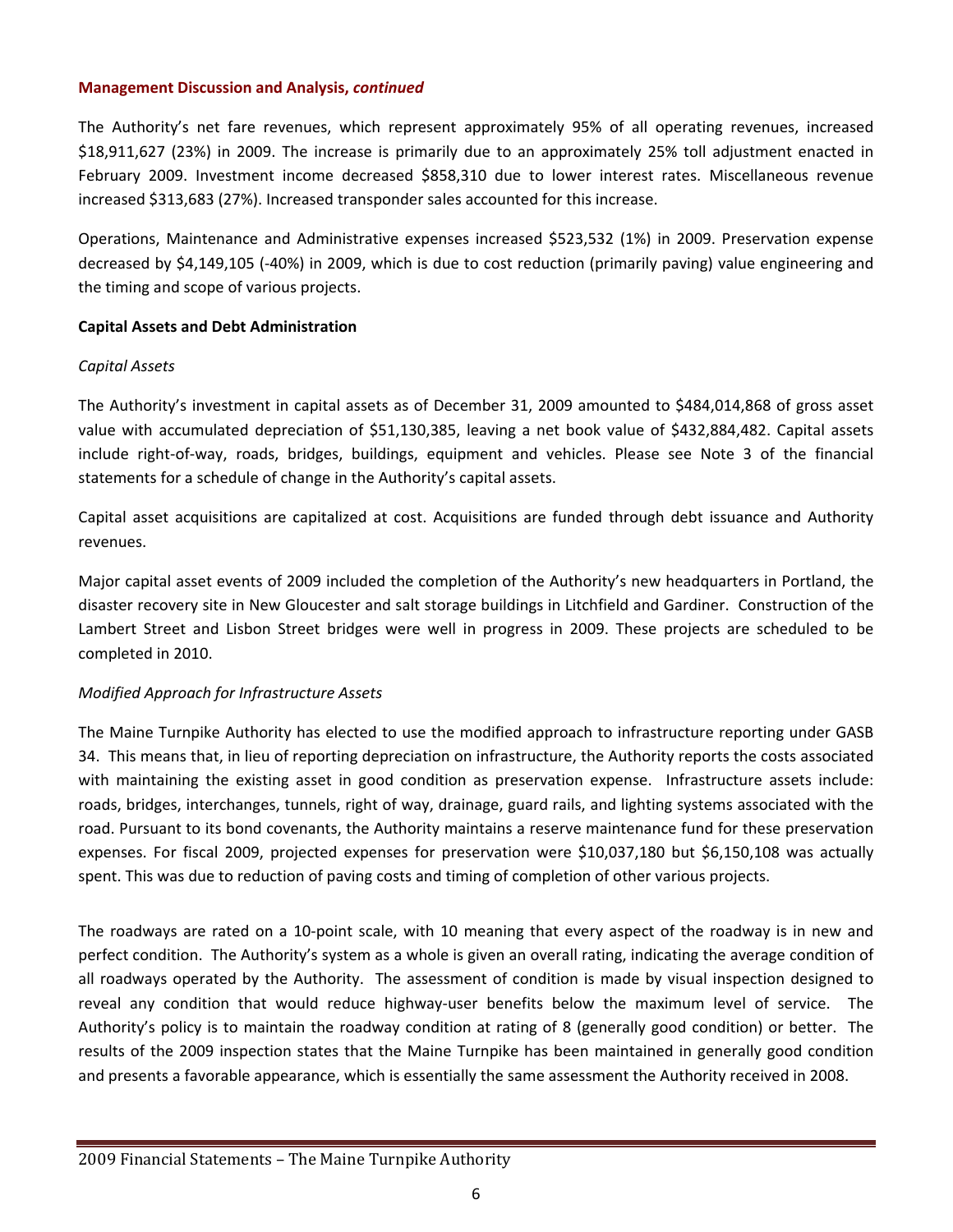# *Long‐term Debt*

The Authority has outstanding bonds payable of \$403,838,798 and \$18,133,228 for revenue and subordinated bonds, respectively (both net of unamortized bond discounts and premiums and deferred loss on refunding). In February 2009, the Authority issued revenue bonds of \$50,000,000 to pay a portion of the costs related to various turnpike projects. Please see Note 4 of the financial statements for the annual principal payment requirements on revenue and subordinated bonds as of December 31, 2009.

The Authority has a cap, set by the Legislature, on the amount of revenue bonds that can be outstanding at any given time. In 2007 this cap was increased to \$486,000,000. As of December 31, 2009, outstanding revenue bonds were \$390,115,000, leaving \$95,885,000 available under the cap.

The Authority's current bond ratings are as follows:

| Fitch             | AA- |
|-------------------|-----|
| Moody's           | Aa3 |
| Standard & Poor's | A+  |

#### *Debt Service Reserve Fund*

The general bond resolution requires the Authority to fund the Debt Service Reserve Requirement with cash and investments or with a surety policy or letter of credit. In order to satisfy this requirement, the Authority acquired surety policies issued by Financial Guaranty Insurance Company (FGIC), Financial Security Assurance, Inc (FSA), MBIA Insurance Company and AMBAC Assurance Corporation. The surety policies cover various series and terminate on various dates in the future. Please see Note 6 of the financial statements for a schedule summarizing the surety policies purchased.

Each of the providers of the Debt Service Reserve Fund surety policies was rated Aaa by Moody's and AAA by Standard & Poor's (S&P) at the time of issuance of its respective policy. However, each of MBIA, FGIC and Ambac have been downgraded significantly as a result of their exposure to the sub-prime mortgage risk and do not maintain ratings by Moody's and S&P at least equal to the ratings on the outstanding revenue bonds. Accordingly, each of the policies from MBIA, FGIC and Ambac, while still in effect, no longer qualify under the general bond resolution to meet the Debt Service Reserve Fund requirement.

With the issuance of the Series 2009 revenue bonds, the Debt Service Reserve requirement will be \$16.5 million. Of this amount, the amount of \$4,100,000 will be satisfied by the surety policies issued by FSA. In response to the downgrades of MBIA, FGIC and Ambac, the Authority deposited \$5,300,000 into the Debt Service Reserve Fund in 2008 and \$8,888,544 in 2009.

#### **Requests for Information**

This financial report is designed to provide a general overview of the Authority's finances for all those with an interest in its finances. Questions concerning any of the information provided in this report or request for additional financial information should be addressed to the Chief Financial Officer, Maine Turnpike Authority, 2360 Congress Street, Portland, ME 04102; or email your questions to *info@maineturnpike.com*.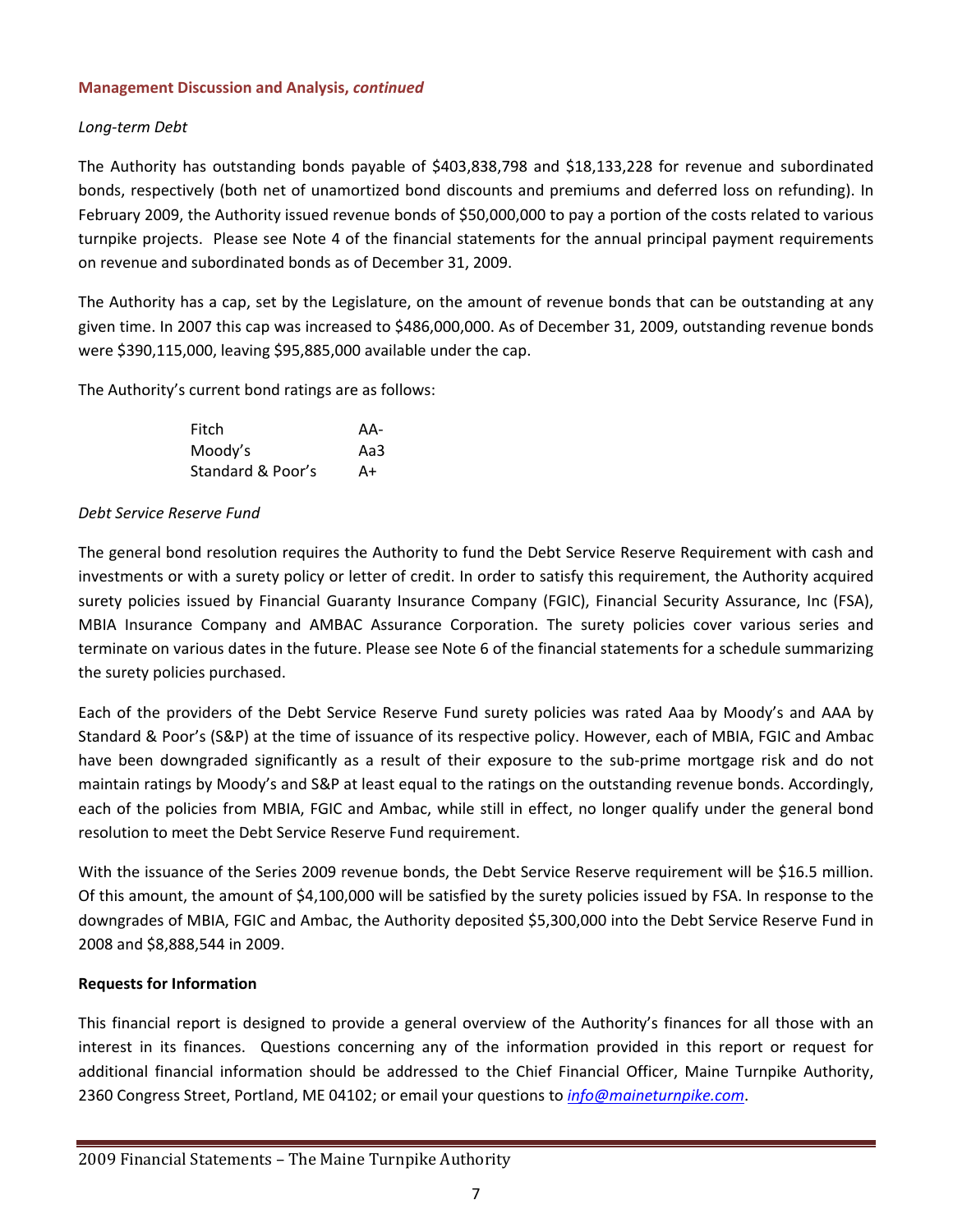### **BALANCE SHEETS**

|                                                               | December 31, |             |            |             |  |
|---------------------------------------------------------------|--------------|-------------|------------|-------------|--|
| <b>ASSETS</b>                                                 | 2009         |             |            | 2008        |  |
| <b>Current Assets:</b>                                        |              |             |            |             |  |
| Cash and Equivalents                                          | \$           | 5,040,559   | \$         | 3,323,896   |  |
| Restricted Cash and Equivalents to meet                       |              |             |            |             |  |
| current restricted liabilities                                |              | 49,589,499  |            | 11,309,110  |  |
| Accounts Receivable and Accrued Interest Receivable           |              | 3,352,821   |            | 2,740,275   |  |
| Inventory                                                     |              | 1,688,617   |            | 1,168,715   |  |
| <b>Other Current Assets</b>                                   |              | 968,810     |            | 772,197     |  |
| <b>Total Current Assets</b>                                   |              | 60,640,306  | 19,314,193 |             |  |
| <b>Non-Current Assets:</b>                                    |              |             |            |             |  |
| <b>Restricted Assets</b>                                      |              |             |            |             |  |
| Cash and Equivalents                                          |              | 34,235,579  |            | 24,512,454  |  |
| Investments                                                   |              |             |            | 19,992      |  |
| Accounts Receivable and Accrued Interest Receivable           |              | 25,760      |            | 385,212     |  |
| <b>Total Restricted Assets</b>                                | 34,261,339   |             |            | 24,917,658  |  |
| Bond Issuance Cost - Net                                      |              | 8,605,225   |            | 8,260,121   |  |
| <b>Other Non-Current Assets</b>                               |              | 18,530,000  |            | 19,480,000  |  |
| Capital Assets not being Depreciated:                         |              |             |            |             |  |
| Property and Equipment                                        |              | 359,269,498 |            | 356,164,964 |  |
| <b>Construction in Progress</b>                               |              | 8,333,431   |            | 15,865,083  |  |
| Capital Assets net of Accumulated Depreciation:               |              |             |            |             |  |
| Property and Equipment                                        |              | 65,281,553  |            | 54,370,002  |  |
| <b>Total Capital Assets - Net of Accumulated Depreciation</b> |              | 432,884,482 |            | 426,400,049 |  |
| <b>Total Non-Current Assets</b>                               |              | 494,281,046 |            | 479,057,828 |  |
| <b>TOTAL ASSETS</b>                                           | \$           | 554,921,352 | \$         | 498,372,021 |  |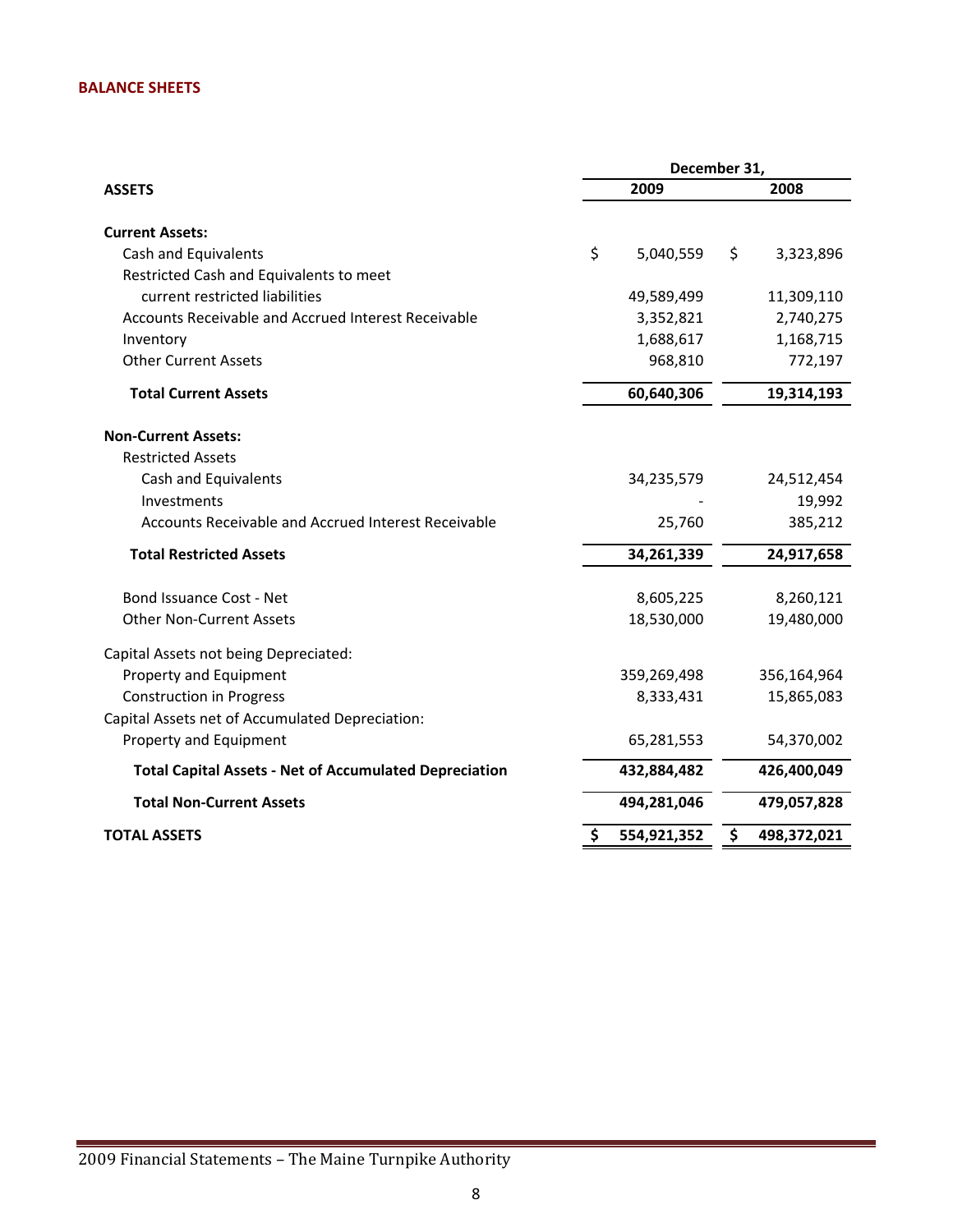# **BALANCE SHEETS,** *continued*

|                                                                   | December 31, |             |      |               |  |
|-------------------------------------------------------------------|--------------|-------------|------|---------------|--|
| <b>LIABILITIES AND NET ASSETS</b>                                 |              | 2009        | 2008 |               |  |
| <b>Current Liabilities Payable from Unrestricted Assets:</b>      |              |             |      |               |  |
| Accounts, Contracts and Retainage Payable                         | \$           | 2,586,809   | \$   | 2,924,925     |  |
| Accrued Vacation and Sick Leave Payable                           |              | 2,860,442   |      | 2,722,890     |  |
| <b>Unearned Toll Revenue</b>                                      |              | 5,049,209   |      | 4,328,537     |  |
| <b>Total Current Liabilities Payable from Unrestricted Assets</b> |              | 10,496,460  |      | 9,976,352     |  |
| <b>Current Liabilities Payable from Restricted Assets:</b>        |              |             |      |               |  |
| Accounts, Contracts and Retainage Payable                         |              | 6,423,992   |      | 9,385,600     |  |
| Accrued Vacation and Sick Leave Payable                           |              | 243,605     |      | 217,588       |  |
| <b>Bond Interest Payable</b>                                      |              | 10,134,130  |      | 9,349,064     |  |
| Current Portion of Revenue Bonds & Subordinated Debt Payable      |              | 8,855,000   |      | 9,805,000     |  |
| <b>Other Current Liabilities</b>                                  |              | 369,200     |      | 290,955       |  |
| <b>Total Current Liabilities Payable from Restricted Assets</b>   |              | 26,025,927  |      | 29,048,207    |  |
| <b>Total Current Liabilities</b>                                  | 36,522,387   |             |      | 39,024,559    |  |
| <b>Non-current Liabilities:</b>                                   |              |             |      |               |  |
| Long-term Revenue Bonds & Subordinated Debt Payable               |              | 413,117,026 |      | 371,785,353   |  |
| <b>Other Non-current Liabilities</b>                              |              | 1,249,740   |      | 1,572,084     |  |
| <b>Total Non-current Liabilities</b>                              |              | 414,366,766 |      | 373, 357, 437 |  |
| <b>Total Liabilities</b>                                          |              | 450,889,153 |      | 412,381,996   |  |
| <b>Net Assets:</b>                                                |              |             |      |               |  |
| Invested in Capital Assets - Net of Related Debt                  |              | 79,489,251  |      | 81,974,311    |  |
| Restricted                                                        |              | 16,633,116  |      | 3,843,206     |  |
| Unrestricted                                                      |              | 7,909,832   |      | 172,508       |  |
| <b>Total Net Assets</b>                                           |              | 104,032,199 |      | 85,990,025    |  |
| <b>Total Liabilities and Net Assets</b>                           | \$           | 554,921,352 | \$   | 498,372,021   |  |

*See accompanying notes to financial statements.*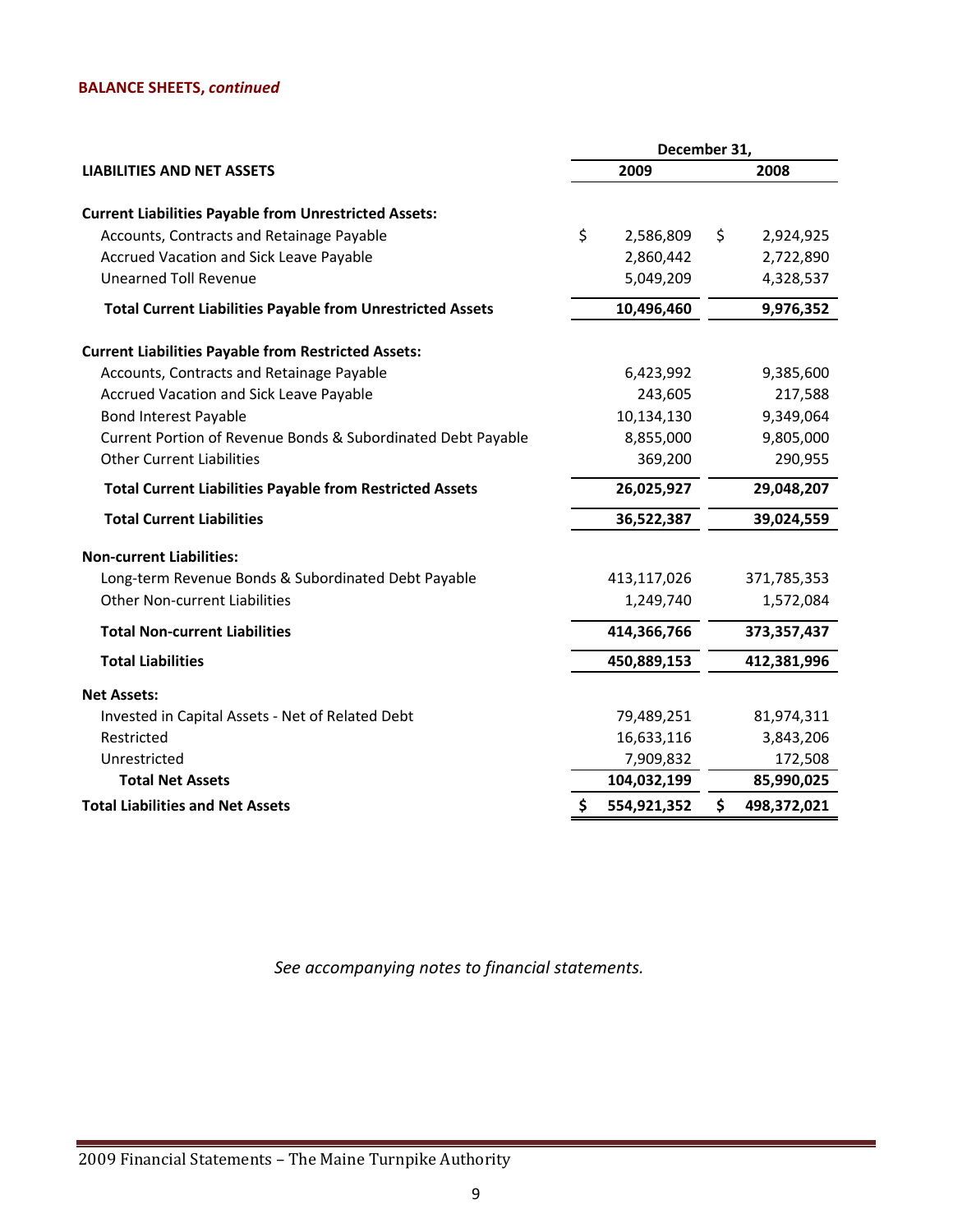# **STATEMENTS OF REVENUES, EXPENSES AND CHANGES IN NET ASSETS**

|                                                                  | December 31, |                |    |               |
|------------------------------------------------------------------|--------------|----------------|----|---------------|
|                                                                  |              | 2009           |    | 2008          |
| <b>REVENUES</b>                                                  |              |                |    |               |
| <b>Operating Revenue:</b>                                        |              |                |    |               |
| Net Fare Revenue                                                 | \$           | 100,451,393    | \$ | 81,539,766    |
| <b>Concession Rentals</b>                                        |              | 3,790,768      |    | 3,397,291     |
| Miscellaneous                                                    |              | 1,491,235      |    | 1,177,552     |
| <b>Total Operating Revenues</b>                                  |              | 105,733,396    |    | 86,114,609    |
| Interest Income (loss)                                           |              |                |    |               |
| Revenue Fund                                                     |              | (26, 287)      |    | 25,155        |
| Reserve Maintenance Fund                                         |              | (4, 252)       |    | 28,749        |
| <b>Improvement Account</b>                                       |              | (901)          |    | 115,417       |
| Interchange Account                                              |              | (112)          |    | 141           |
| Maine Department of Transportation Account                       |              | (448)          |    | 13,880        |
| <b>Total Interest Income</b>                                     |              | (32,000)       |    | 183,342       |
| <b>Total Revenues</b>                                            |              | 105,701,396    |    | 86,297,951    |
| <b>EXPENSES</b>                                                  |              |                |    |               |
| <b>Operating Expenses:</b>                                       |              |                |    |               |
| Operations                                                       |              | 25,526,248     |    | 24,870,104    |
| Maintenance                                                      |              | 27,213,962     |    | 27,505,707    |
| Administration                                                   |              | 2,725,635      |    | 2,566,502     |
| Depreciation                                                     |              | 4,933,842      |    | 5,268,581     |
| Reserve Maintenance - Preservation                               |              | 6,150,108      |    | 10,299,213    |
| Other Expenses - CAP General Expenses                            |              | 528,036        |    | 24,001        |
| <b>Total Operating Expenses</b>                                  |              | 67,077,831     |    | 70,534,108    |
| <b>Operating Income</b>                                          |              | 38,623,565     |    | 15,763,843    |
| Non-Operating Revenue/(Expenses):                                |              |                |    |               |
| Investment Income (loss)                                         |              | (16, 254)      |    | 626,714       |
| (Gain)/Loss on Sale of Capital Assets                            |              | 29,326         |    | (31,571)      |
| <b>Interest Expense</b>                                          |              | (20, 347, 984) |    | (19,049,902)  |
| <b>Bond Issuance Cost Amortization</b>                           |              | (495, 246)     |    | (378, 403)    |
| <b>Bond Premium/Discount Amortization</b>                        |              | 1,584,833      |    | 1,231,587     |
| Deferred Loss on Refunding Amortization                          |              | (386,066)      |    | (328, 031)    |
| <b>MDOT Prepaid Transfer Amortization</b>                        |              | (950,000)      |    | (1,055,000)   |
| <b>Total Non-Operating Revenue/Expenses</b>                      |              | (20,581,391)   |    | (18,984,606)  |
| <b>Change in Net Assets</b>                                      |              | 18,042,174     |    | (3, 220, 763) |
| Net Assets at beginning of year                                  |              | 85,990,025     |    | 96,577,818    |
| Restatement for the removal of escrow activity for defeased debt |              |                |    | (7, 367, 030) |
| Net Assets at beginning of year, as restated                     |              |                |    | 89,210,788    |
| Net Assets at end of year                                        | \$           | 104,032,199    | \$ | 85,990,025    |

*See accompanying notes to financial statements.*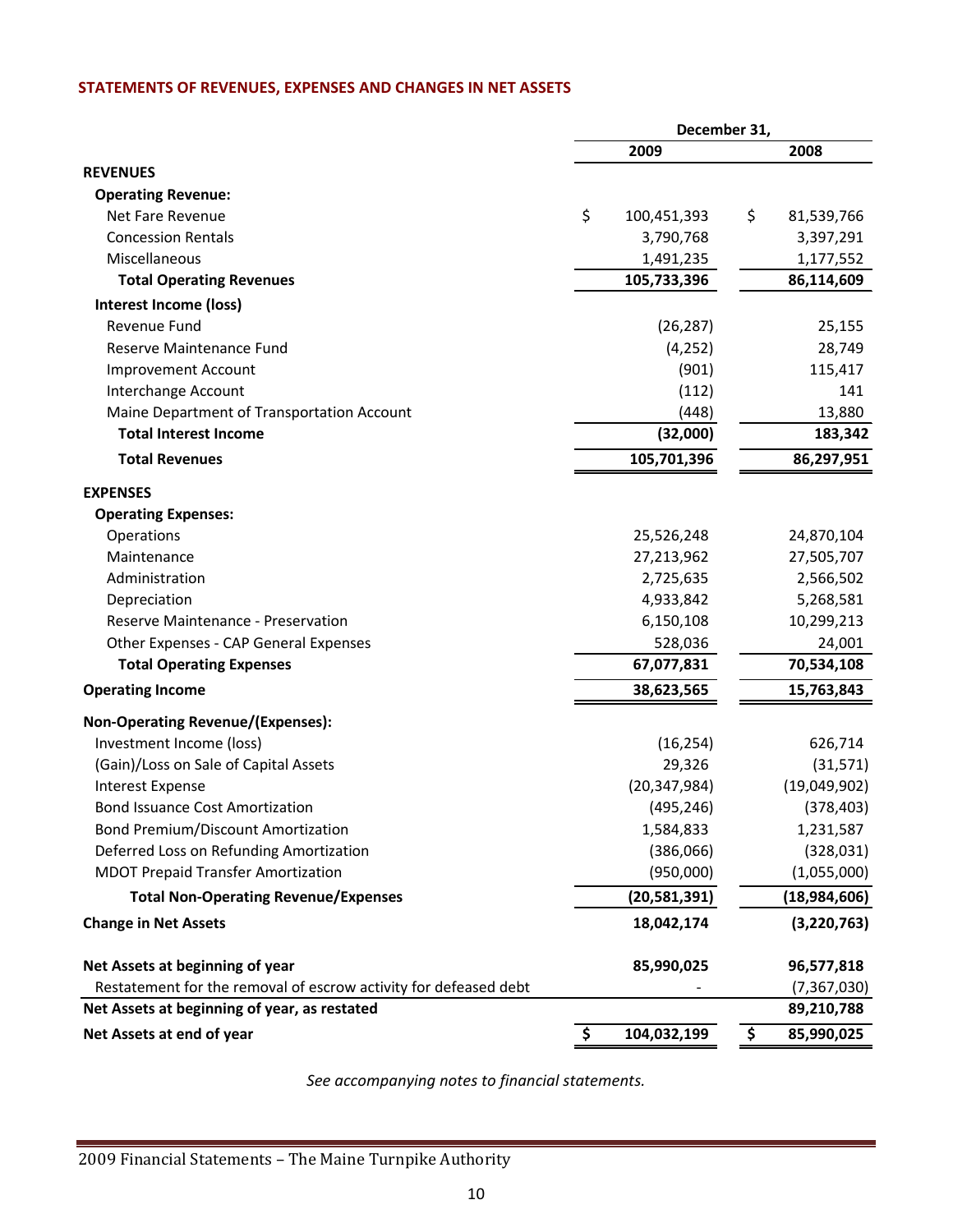# **STATEMENT OF CASH FLOWS**

|                                                                   | December 31,   |                   |  |  |
|-------------------------------------------------------------------|----------------|-------------------|--|--|
|                                                                   | 2009           | 2008              |  |  |
| <b>Operating Activities:</b>                                      |                |                   |  |  |
| Cash Received from Tolls/Customers<br>\$                          | 128,379,793    | 106,711,357<br>\$ |  |  |
| Cash Payments to Suppliers                                        | (63, 342, 808) | (59, 239, 589)    |  |  |
| Cash Payments to Employees                                        | (23, 338, 755) | (22, 928, 674)    |  |  |
| <b>Net Cash Provided by Operating Activities</b>                  | 41,698,230     | 24,543,094        |  |  |
| <b>Capital and Related Financing Activities:</b>                  |                |                   |  |  |
| Acquisition and Construction of Capital Assets                    | (13,601,503)   | (26,607,799)      |  |  |
| Proceeds from Issuance of Revenue Bonds                           | 51,385,440     |                   |  |  |
| Proceeds from Issuance of Revenue Refunding Bonds                 |                | 48,406,597        |  |  |
| Proceeds from Issuance of Special Oblig. Refunding Bonds          |                | 19,242,293        |  |  |
| Payments for Bond Expenses                                        | (468, 744)     | (641, 679)        |  |  |
| Call Premium Paid on Redemption of Bonds                          |                | (670, 400)        |  |  |
| Interest Paid on Revenue Bonds                                    | (18, 709, 904) | (17, 738, 999)    |  |  |
| Payment of Principal on Revenue Bonds                             | (8,855,000)    | (8,360,000)       |  |  |
| <b>Interest Paid on Subordinated Debt Bonds</b>                   | (762, 399)     | (1,001,588)       |  |  |
| Payment of Principal on Special Obligation Bonds                  | (950,000)      | (1,465,000)       |  |  |
| Payment of Principal on Redemption of Refunded Bonds              |                | (47,970,000)      |  |  |
| Payment of Principal on Redemption of Spec. Oblig. Refunded Bonds |                | (19,070,000)      |  |  |
| Net Cash Used in Capital and Related Financing Activities         | 8,037,890      | (55, 876, 575)    |  |  |
| <b>Investing Activities:</b>                                      |                |                   |  |  |
| Proceeds from Sales and Maturities of Investments                 | 20,000         |                   |  |  |
| <b>Interest Received</b>                                          | (35, 943)      | 1,079,252         |  |  |
| <b>Net Cash Provided by Investing Activities</b>                  | (15, 943)      | 1,079,252         |  |  |
| Net Increase/(Decrease) in Cash and Equivalents                   | 49,720,177     | (30, 254, 229)    |  |  |
| Cash and Equivalents at Beginning of Year                         | 39,145,460     | 69,399,689        |  |  |
| Cash and Equivalents at End of Year                               | 88,865,637     | 39,145,460        |  |  |
| Cash and Equivalents - Unrestricted                               | 5,040,559      | 3,323,896         |  |  |
| Restricted Cash and Equivalents - Current                         | 49,589,499     | 11,309,110        |  |  |
| Restricted Cash and Equivalents - Non-Current                     | 34,235,579     | 24,512,454        |  |  |
| \$                                                                | 88,865,637     | \$<br>39,145,460  |  |  |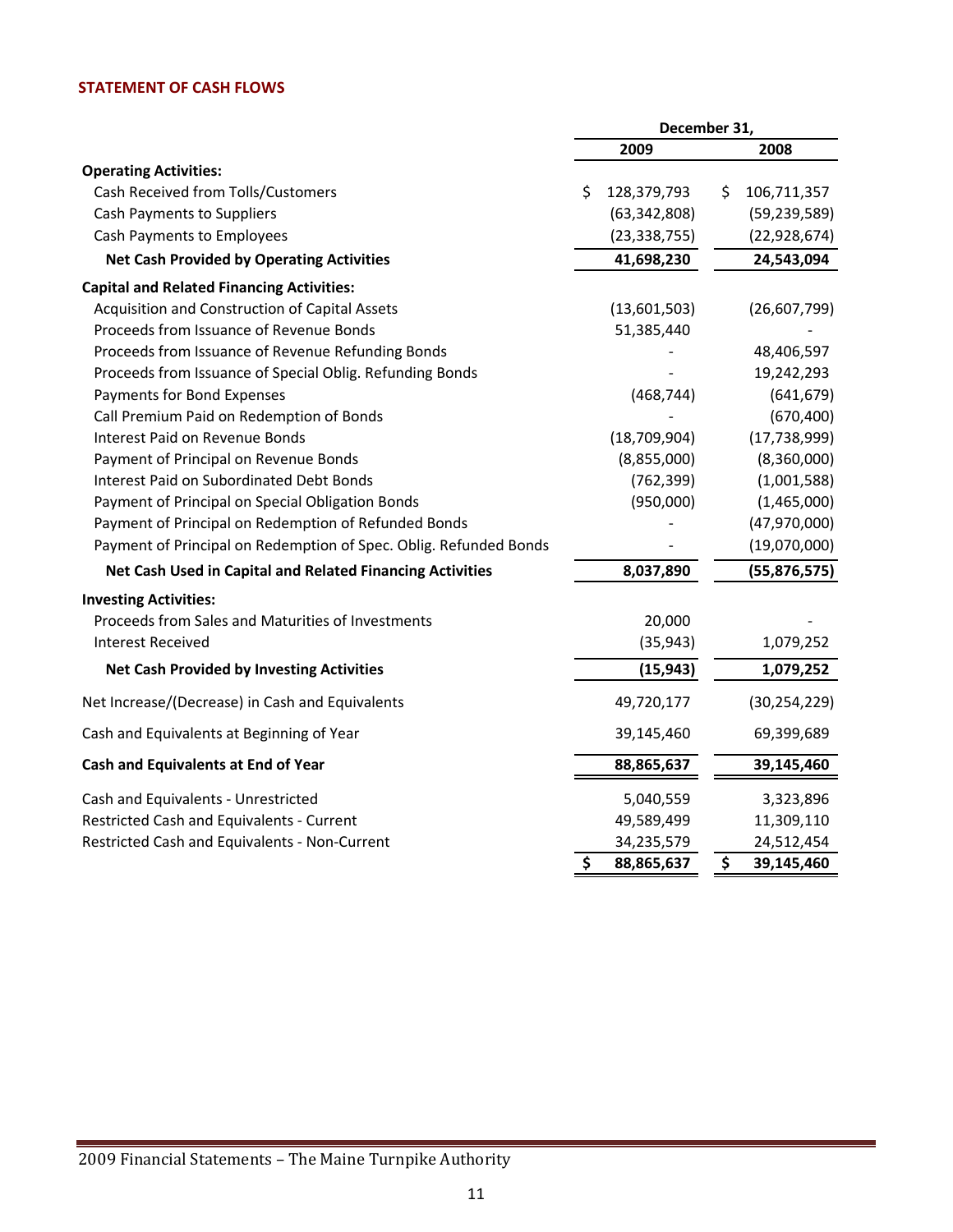# **STATEMENT OF CASH FLOWS,** *continued*

|                                                            | December 31, |             |    |            |
|------------------------------------------------------------|--------------|-------------|----|------------|
|                                                            |              | 2009        |    | 2008       |
| Reconciliation of Operating Income to Net Cash Provided by |              |             |    |            |
| <b>Operating Activities:</b>                               |              |             |    |            |
| <b>Income from Operations</b>                              | \$           | 38,623,565  | \$ | 15,763,843 |
| Adjustments to Reconcile Operating Income to Net Cash      |              |             |    |            |
| provided by Operating Activities:                          |              |             |    |            |
| Depreciation                                               |              | 4,933,842   |    | 5,268,581  |
| Loss on Disposal of Capital Assets                         |              | 45,505      |    | 31,571     |
| Interest Income included in Operating Revenue              |              | 32,000      |    | (183, 342) |
| <b>Other - Capital General Expenses</b>                    |              | 528,036     |    | 24,001     |
| <b>Changes in Assets and Liabilities:</b>                  |              |             |    |            |
| <b>Accounts Receivable</b>                                 |              | (256, 668)  |    | 501,260    |
| <b>Prepaid Accounts</b>                                    |              | (196, 613)  |    | 67,806     |
| Inventory                                                  |              | (578, 382)  |    | (1, 168)   |
| Accounts, Contracts and Retainage Payable                  |              | (2,876,716) |    | 3,089,498  |
| Unearned Concession Rentals                                |              |             |    | (133, 333) |
| Unearned Toll Revenue                                      |              | 720,673     |    | 381,934    |
| Accrued Worker's Comp Liability Payable                    |              | 461,603     |    | 15,481     |
| Accrued Vacation and Sick Leave Payable                    |              | 163,569     |    | 61,621     |
| <b>Accrued Salaries &amp; Payroll Taxes</b>                |              | 97,816      |    | (344,659)  |
| <b>Net Cash Provided by Operating Activities</b>           |              | 41,698,230  | S  | 24,543,094 |

*See accompanying notes to financial statements.*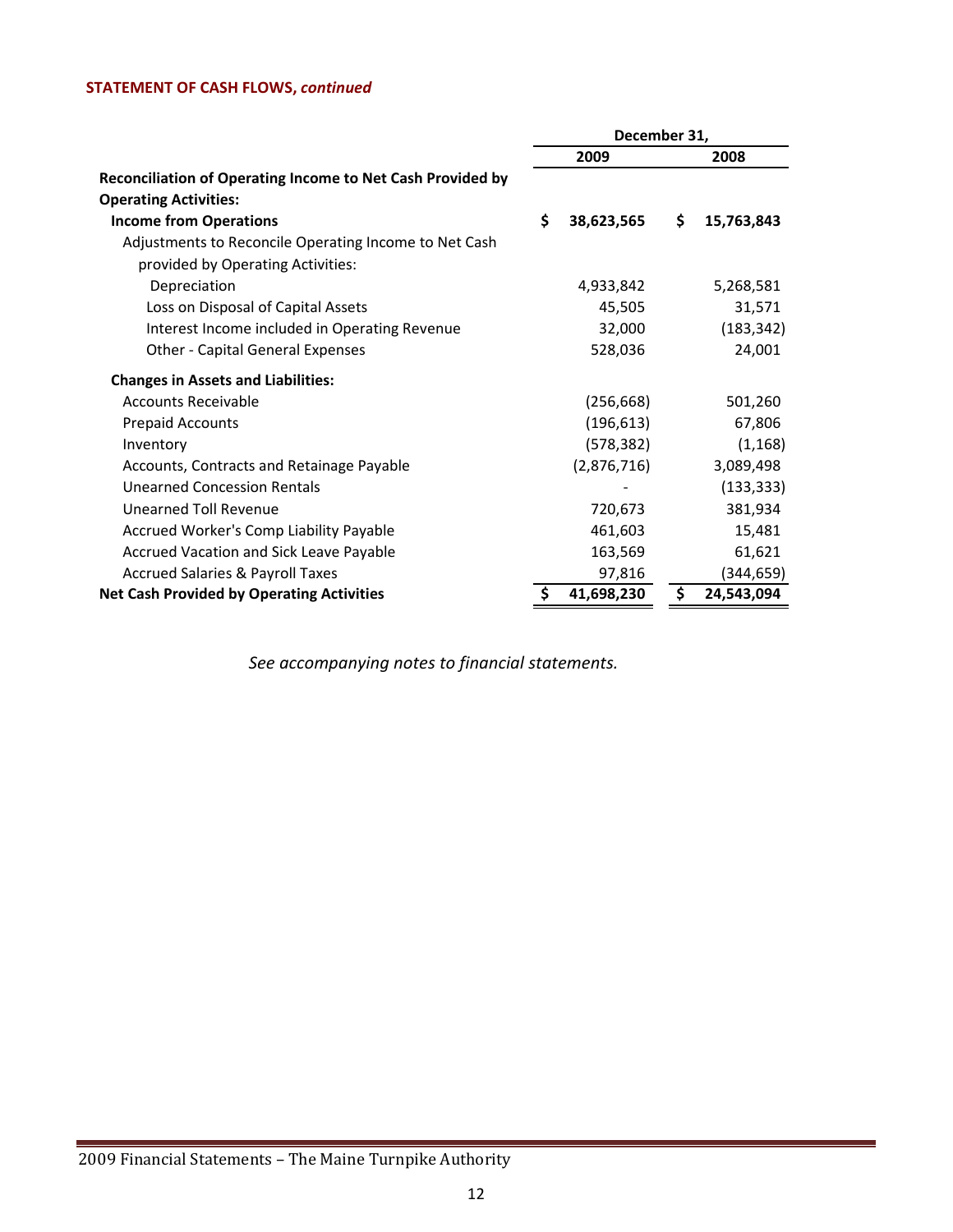# **THE MAINE TURNPIKE AUTHORITY**

**Notes to Financial Statements For the Year Ended December 31, 2009**

#### **Note 1 – Summary of Organization and Significant Accounting Policies and Procedures**

**Reporting Entity –** The Maine Turnpike Authority (the Authority) is a body corporate and politic created by an act of the Legislature of the State of Maine, Chapter 69 of the Private and Special Laws of 1941 as amended, authorized and empowered to construct, maintain and operate a turnpike at such a location as shall be approved by the State Highway Commission and to issue turnpike revenue bonds of the Authority, payable solely from revenues of the Authority. Under the provisions of the Act, turnpike revenue bonds and interest thereon shall not be deemed debt or liability or a pledge of the faith and credit of the State of Maine.

During 1982, the Legislature of the State of Maine, Chapter 595 of the Public Laws of the State of Maine 1982, authorized an act to amend the Maine Turnpike Authority Statutes. This act states that the Maine Turnpike Authority shall continue in existence until such a time as the Legislature shall provide for termination and all outstanding indebtedness of the Authority shall be repaid or an amount sufficient to repay that indebtedness shall be set aside in trust.

For financial reporting purposes, the Authority is a stand‐alone entity; there are no component units included in the accompanying financial statements and the Authority is not considered a component unit of another entity.

**Basis of Accounting** – The Authority prepares its financial statements on the accrual basis of accounting in accordance with accounting principles generally accepted in the United States of America for proprietary funds, which are similar to those for private business enterprises. Accordingly, revenues are recorded when earned and expenses are recorded when incurred. In accordance with Government Accounting Standards Board (GASB) Statement No. 20, the Authority follows the pronouncements of the Financial Accounting Standards Board (FASB) issued before November 30, 1989 except where those pronouncements conflict with GASB pronouncements. The Authority has the option but has elected not to follow subsequent private-sector guidance. Proprietary funds distinguish operating revenues and expenses from non-operating activity. Operating revenues arise from providing goods or services to outside parties for a fee. The intent of the governing body is that the operating costs, including administration and depreciation, of providing goods or services to the general public on a continuing basis be financed or recovered primarily through user charges. Revenues and expenses that are not derived directly from operations are reported as non‐operating revenues and expenses.

**Operating Revenues and Expenses –** The Authority's operating revenues and expenses consist of revenues earned and expenses incurred relating to the operation and maintenance of its System.

**Interest Income on Operating Accounts** – Interest income generated from on‐going operations is included in operating revenue, in accordance with the requirements outlined in GASB 34.

**Cash and Equivalents** – For purposes of the statements of cash flow, demand deposit accounts with commercial banks, and cash invested in commercial money market funds are considered cash equivalents.

**Investments** – Investments are carried at fair value. Accrued interest paid upon the purchase of investments is recognized as interest income in the period it is earned.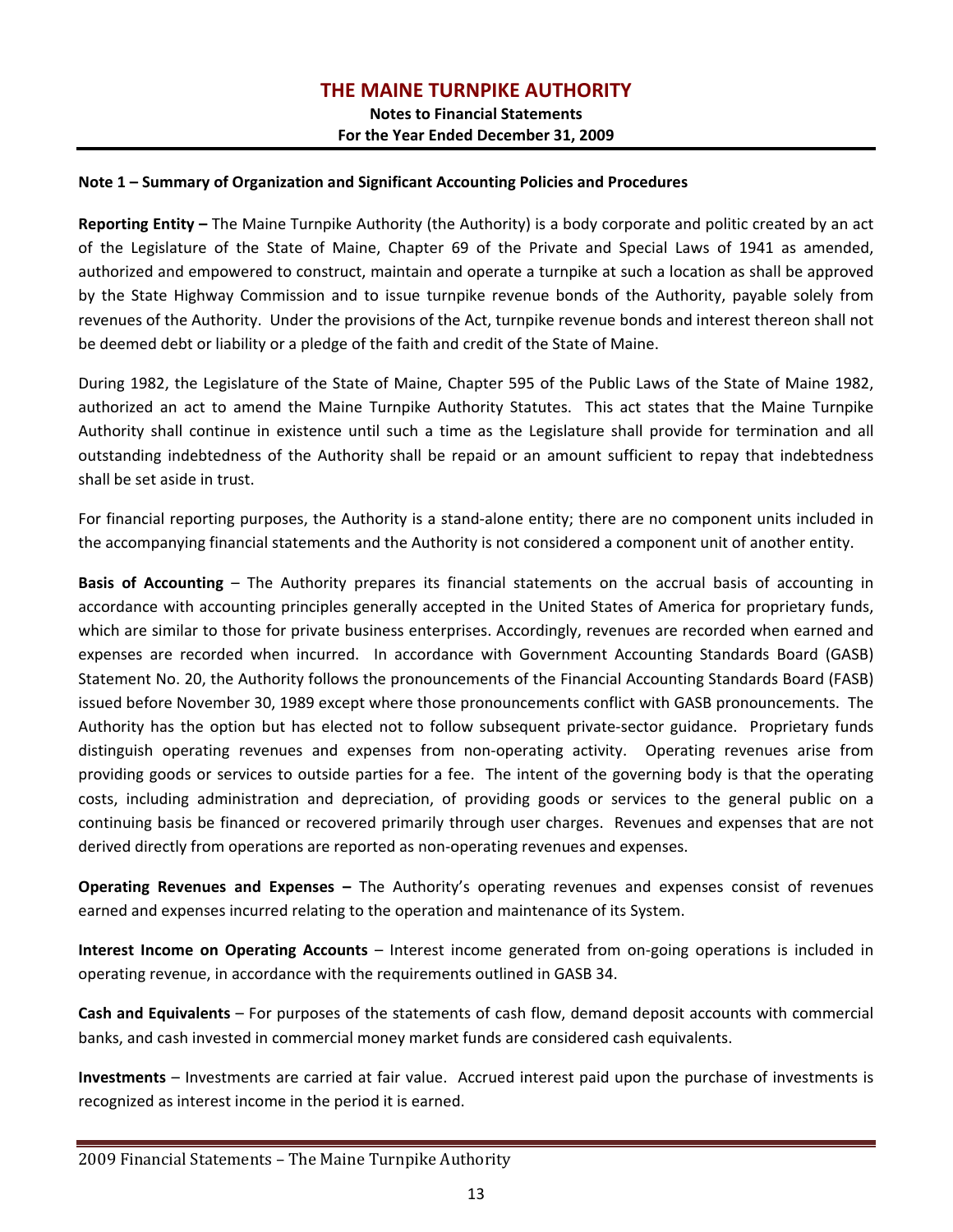#### **Note 1 – Summary of Organization and Significant Accounting Policies and Procedures,** *continued*

**Inventory –** Inventory, consists of both EZ Pass transponders and salt. The EZ Pass transponders will be sold to customers and is valued using the FIFO method. Salt, to be used in operations, is carried at the lower of cost or market and is valued using a weighted average method.

**Restricted Assets –** Restricted assets of the Authority represent bond proceeds designated for construction, and other monies required to be restricted for debt service, operations, maintenance, renewal and replacement.

**Capital Assets –** All capital assets are recorded on the balance sheet at historical cost. Capital assets are included in one of the following categories: Infrastructure; Land and Land Improvements; Buildings; Vehicles; Toll System; Computer and Other Equipment; Intangible Assets; and Construction in Progress.

Costs to acquire additional capital assets, and to replace existing assets or otherwise prolong their useful lives, are capitalized for toll equipment, buildings, toll facilities, other related costs and furniture and equipment. The Authority has elected to use the modified approach to infrastructure reporting under GASB 34. This means that, in lieu of reporting depreciation on infrastructure, the Authority reports as preservation expense the costs associated with maintaining the existing road in good condition. Infrastructure assets include roads, bridges, interchanges, tunnels, right of way, drainage, guardrails, and lighting systems associated with the road.

Depreciation of toll equipment, buildings, toll facilities, other related costs, signs, software and furniture and equipment is computed using the straight-line method, using the full-month convention, over the estimated useful lives of the assets as follows:

| <b>Building</b>                      | $30 - 50$ years |
|--------------------------------------|-----------------|
| <b>Building Improvements</b>         | $15 - 20$ years |
| Land Improvements (exhaustible)      | 15 years        |
| <b>Toll Equipment</b>                | $5 - 10$ years  |
| <b>Furniture and Fixtures</b>        | $5 - 15$ years  |
| Software                             | $3 - 10$ years  |
| Computers, Printers and IT Equipment | $3 - 5$ years   |
| Other Equipment (incl. Vehicles)     | $5 - 20$ years  |

Under the modified approach, infrastructure assets are considered to be "indefinite lived" assets; that is, the assets themselves will last indefinitely and are, therefore, not depreciated. Costs related to maintenance, renewal and replacement for these assets are not capitalized, but instead are considered to be period costs and are included in preservation expense.

Construction in Progress represents costs incurred by the Authority for in‐process activities designed to expand, replace, or extend the lives of existing property and equipment.

**Retainage Payable –** Retainage payable represents amounts billed to the Authority by contractors for which payment is not due pursuant to retained percentage provisions in construction contracts until substantial completion of performance by contractor and acceptance by the Authority.

#### 2009 Financial Statements – The Maine Turnpike Authority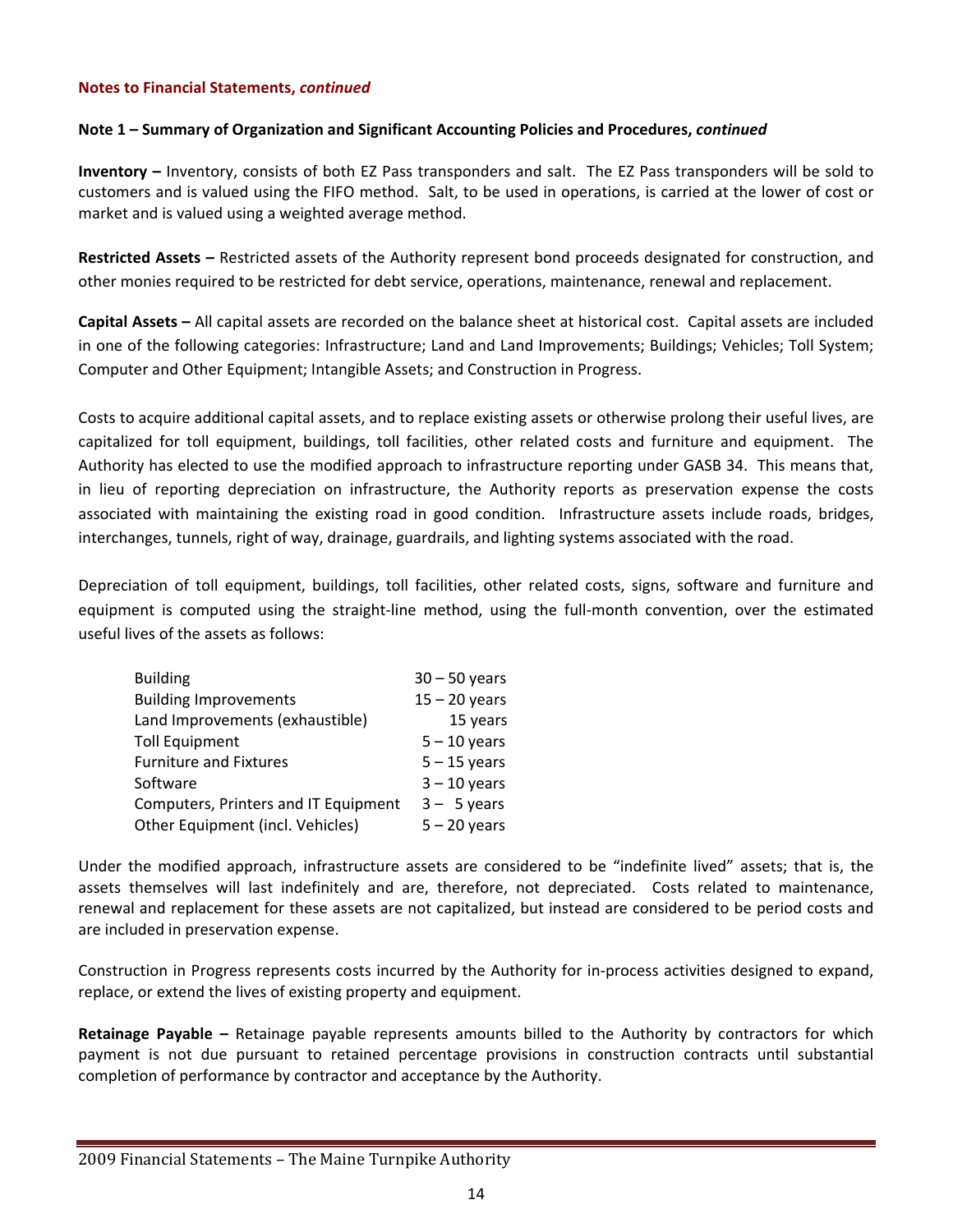#### **Note 1 – Summary of Organization and Significant Accounting Policies and Procedures,** *continued*

**Prepaid Expenses –** Expenses that benefit more than one reporting period are charged to Prepaid Expenses and expensed over its service period. Examples include insurance premiums, software site licenses and service contracts.

**Accrued Vacation and Sick Leave Payable –** Accrued vacation and sick leave payable includes accumulated vacation pay and vested sick pay.

**Accrued Salaries Payable –** Accrued salaries payable includes salary and wage expense incurred at the end of the period but not paid until the following period.

**Unearned Commuter Revenue –** The Authority offers the Commuter Plan to patrons who travel regularly between the same two exits. Commuters pay a set fee, in advance, that covers a three month period. Revenue is earned over this three month period on a prorated basis. Commuter quarters start in February, May, August and November.

**Bond Premium, Discount and Issuance Costs –** Bond premiums and discounts associated with the issuance of bonds are amortized using the effective interest rate method over the life of the bonds. Bond issuance costs are amortized using the straight‐line method over the life of the bonds.

**Refunded Bonds –** The Authority defeased certain bonds in 2004, 2005 and 2008 by placing cash received from the advanced refunding into an irrevocable escrow account to provide for all future debt service payments on the defeased bonds. Accordingly, the trust account assets and the liability for the defeased bonds are not included in the Authority's balance sheets.

**Deferred Amount on Refunding Revenue Bonds –** The difference between the reacquisition price and the net carrying amount of refunded bonds is amortized on a straight‐line basis over the life of the refunded bonds or the life of the refunding bonds, whichever is shorter.

**Reclassifications –** Certain amounts in the 2008 financial statements have been reclassified to conform to the 2009 classifications.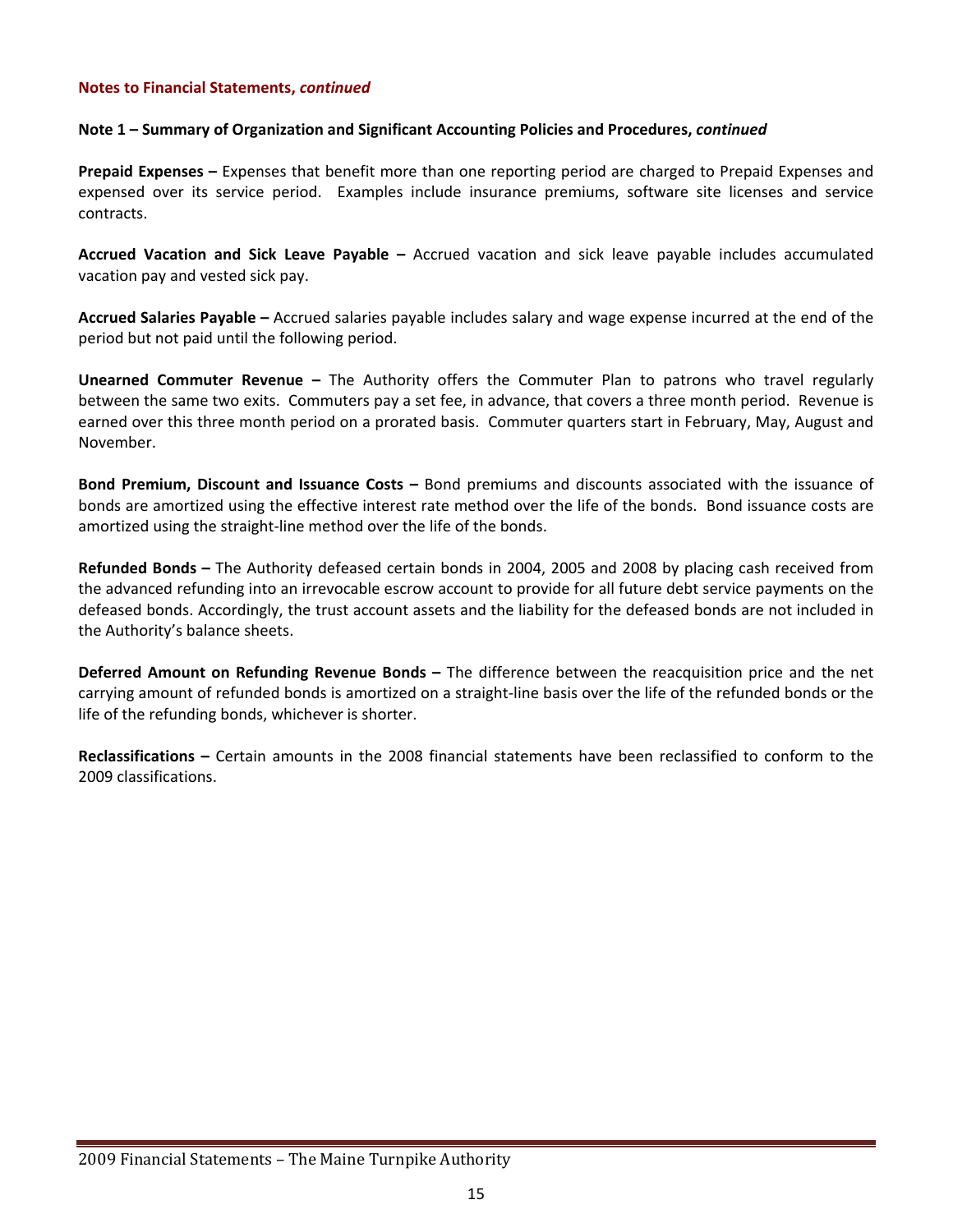#### **Note 2 – Deposits and Investments**

#### *Deposits*

*Custodial Credit Risk‐Authority Deposits:* For deposits, custodial credit risk is the risk that in the event of a bank failure, the Authority's deposits may not be returned to it. As of December 31, 2009, the Authority reported deposits of \$552,084 with a bank balance of \$896,685. The entire balance of \$896,685 was covered by the F.D.I.C. (\$350,388) or by additional insurance purchased on behalf of the Authority by the respective banking institutions (\$546,297).

#### *Investments*

At December 31, 2009, the Authority had the following investments and maturities:

|                                   | <b>Fair Value</b> | <b>Less Than 1 Year</b> | 1-5 Years      |                | <b>More Than 5 Years</b> |
|-----------------------------------|-------------------|-------------------------|----------------|----------------|--------------------------|
| U.S. Government Securities        | 4,178,038         | 4,178,038               |                | $-5$           | $\overline{\phantom{0}}$ |
| Federated Treasury Obligation (1) | 83,913,081        |                         | Not Applicable |                |                          |
| Money Market Funds (1)            | 222.434           |                         | Not Applicable |                |                          |
| <b>Total Investments</b>          | 88,313,553        | 4,178,038               |                | $\blacksquare$ | $\overline{\phantom{0}}$ |

(1) Mutual funds and money market funds are not considered securities that exist in physical or book entry form and therefore are exempt from the custodial credit risk disclosure noted above.

Deposits and investments are as follows:

| <b>Deposits</b>                       | 552.084    |
|---------------------------------------|------------|
| Investment                            | 88,313,553 |
| <b>Total Deposits and Investments</b> | 88,865,637 |

Deposits and investments have been reported as follows in the financial statements:

| <b>Total Deposits and Investments</b>             | 88,865,637 |
|---------------------------------------------------|------------|
| Noncurrent Investments                            |            |
| <b>Noncurrent Restricted Cash and Equivalents</b> | 34,235,579 |
| <b>Current Restricted Cash and Equivalents</b>    | 49.589.499 |
| Cash and Equivalents                              | 5,040,559  |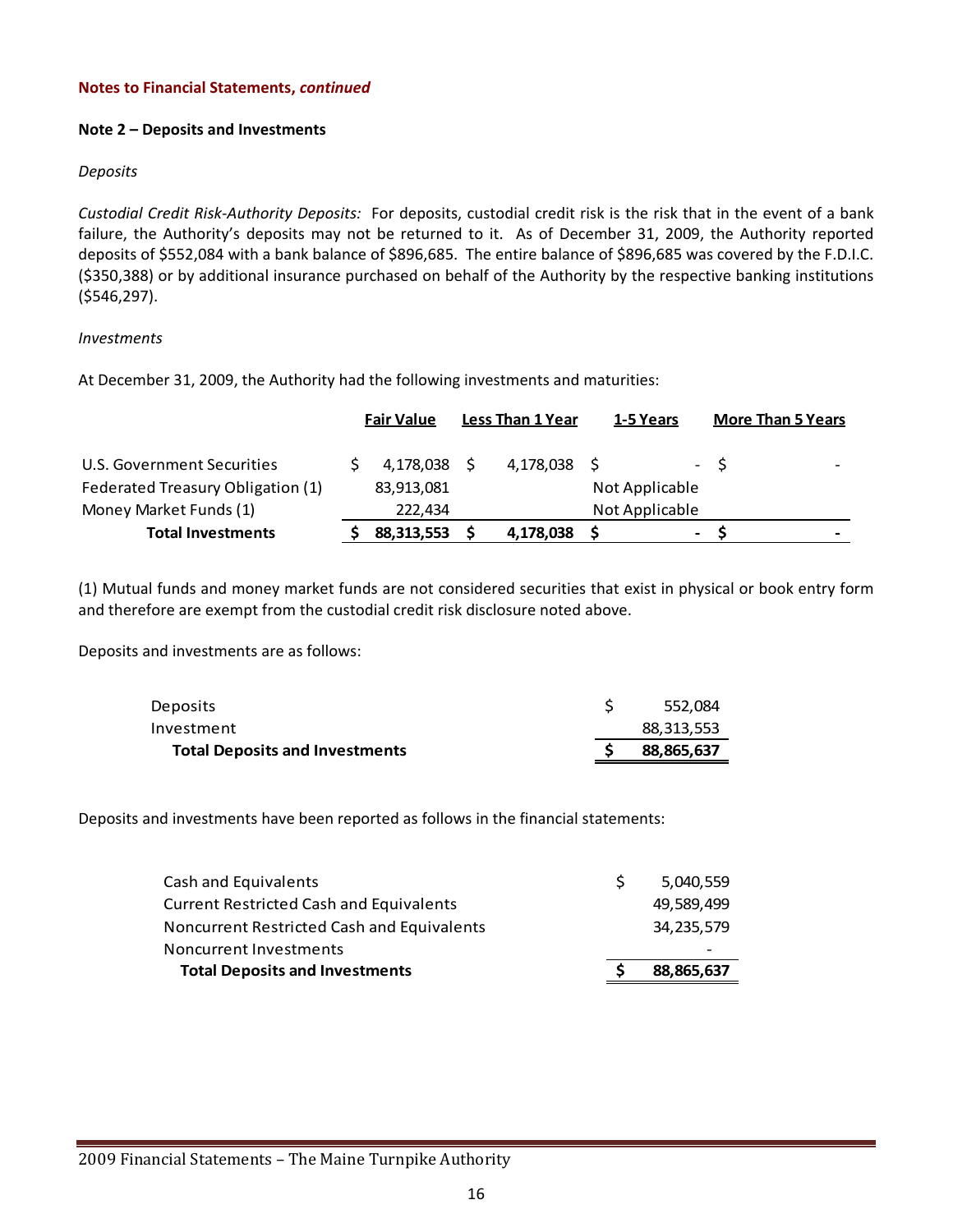#### **Note 2 – Deposits and Investments,** *continued*

*Interest Rate Risk:* The Authority's policy for investment rate risk is as follows: Portfolio maturities will provide for stability of income and reasonable liquidity; liquidity will be assured through practices ensuring that the next disbursement date is covered through maturing to be staggered to avoid undue concentration in a specific maturity sector.

Maturities selected will provide investments or marketable securities which can be sold to raise cash in day's notice without loss of principal; and, risks of market price volatility will be controlled through maturity diversification such that aggregate price losses on instruments with maturities exceeding one year shall not be greater than coupon interest on investment income received from the balance of the portfolio.

*Credit Risk:* Maine statutes authorize the Authority to invest in obligations of the U.S. Treasury and U.S. agencies and repurchase agreements. The Authority does not have a formal policy related to credit rate risk.

*Custodial credit risk: investments –* For investments, this is the risk that in the event of failure of the counterparty, the Authority will not be able to recover the value of its investments or collateral securities that are in possession of an outside party. The Authority is authorized to invest in: Obligations of the U.S. government and its agencies provided they are full faith and credit obligations fully insured or collateralized certificates of deposit at commercial banks and savings and loan associations repurchase agreements collateralized by U.S. Treasury or Agency securities; and money market mutual funds whose portfolios consist of government securities.

The Authority's investment policy is to attain a market rate of return considered reasonable under generally accepted market principles throughout budgetary and economic cycles while preserving and protecting capital in the overall portfolio thus ensuring prudent use of public funds and preservation of the public's trust. The standard of prudence to be used by investment officials shall be the "prudent investor" standard and shall be applied in the context of managing the overall portfolio. All security transactions, including collateral for repurchase agreements, entered into by the MTA shall be conducted on a "delivery vs. payment" basis. Securities will be held by a third party custodian, or Trust Department designated by the Executive Director, CFO, or Director of Finance and evidenced by safekeeping receipts. Of the Authority's \$222,434 investment in money market and mutual funds, 100% was collateralized by underlying securities held by the trust department of the related bank, which were in the Authority's name.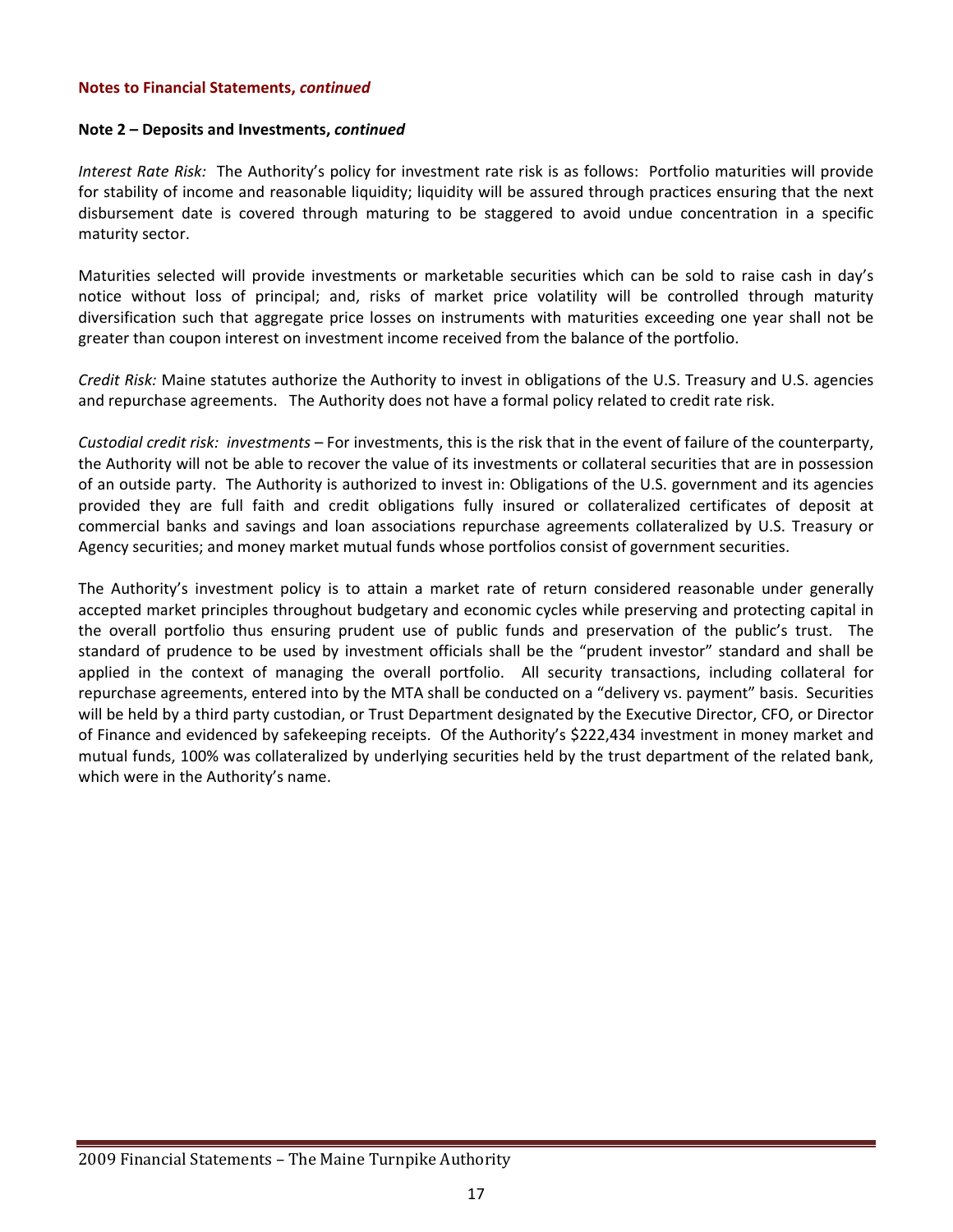#### **Note 3 – Capital Assets**

A Summary of changes to capital assets for the year ended December 31, 2009 is as follows:

|                                                        | <b>Balance</b>   |                          |                  |                          | <b>Balance</b>   |
|--------------------------------------------------------|------------------|--------------------------|------------------|--------------------------|------------------|
|                                                        | 12/31/2008       | <b>Additions</b>         | <b>Transfers</b> | <b>Disposals</b>         | 12/31/2009       |
| <b>Capitalized Assets Not Being Depreciated (cost)</b> |                  |                          |                  |                          |                  |
| Land                                                   | Ś.<br>30,001,604 | 256,331                  | 2,670,405        | $\overline{\phantom{a}}$ | 32,928,340<br>Ŝ. |
| Infrastructure                                         | 326,163,361      |                          | 177,798          | $\overline{\phantom{a}}$ | 326,341,159      |
| Construction in Progress                               | 15,865,083       | 10,195,980               | (17, 727, 632)   |                          | 8,333,431        |
| <b>Total Capital Assets Not Being Depreciated</b>      | 372,030,048      | 10,452,311               | (14, 879, 429)   | $\blacksquare$           | 367,602,930      |
| <b>Capitalized Assets Being Depreciated (cost)</b>     |                  |                          |                  |                          |                  |
| Land Improvements (exhaustible)                        | 8,358,681        |                          | 506,166          |                          | 8,864,847        |
| <b>Buildings</b>                                       | 52,838,189       | $\overline{\phantom{a}}$ | 11,789,453       | $\overline{\phantom{a}}$ | 64,627,642       |
| Improvements                                           | 470,437          |                          |                  |                          | 470,437          |
| Machinery and Equipment                                | 40,215,412       | 982,142                  | 2,583,810        | (1,332,353)              | 42,449,011       |
| <b>Total Capital Assets Being Depreciated</b>          | 101,882,719      | 982,142                  | 14,879,429       | (1,332,353)              | 116,411,937      |
| <b>Less Accumulated Depreciation for:</b>              |                  |                          |                  |                          |                  |
| Land Improvements (exhaustible)                        | (5, 154, 174)    | (399, 430)               |                  |                          | (5,553,604)      |
| <b>Buildings</b>                                       | (11, 442, 286)   | (1,971,025)              |                  |                          | (13, 413, 311)   |
| Improvements                                           | (437,768)        | (32,669)                 |                  |                          | (470, 437)       |
| Machinery and Equipment                                | (30, 478, 490)   | (2,530,718)              |                  | 1,316,175                | (31,693,033)     |
| <b>Total Accumulated Depreciation</b>                  | (47,512,718)     | (4,933,842)              |                  | 1,316,175                | (51, 130, 385)   |
| <b>Total Capital Assets Being Depreciated, net</b>     | 54,370,001       | (3,951,700)              | 14,879,429       | (16, 178)                | 65,281,552       |
| <b>Total Capital Assets</b>                            | \$426,400,049    | 6,500,611                |                  | (16, 178)                | 432,884,482<br>S |

#### **Note 4 – Net Assets**

Net assets represent the difference between assets and liabilities. Net assets invested in capital assets, net of related debt consists of capital assets, net of accumulated depreciation, reduced by the outstanding balances of bonds and adding back any unspent proceeds. Net assets are reported as restricted when there are limitations imposed on their use either through the enabling legislations adopted by the Authority or through external restrictions imposed by creditors, grantors or laws or regulations of other governments. The Authority's net assets invested in capital assets, net of related debt was calculated as follows at December 31, 2009:

| Total Invested In Capital Assets Net of Related Debt |   | 79,489,251      |
|------------------------------------------------------|---|-----------------|
| <b>Bonds Payable</b>                                 |   | (390, 115, 000) |
| Accumulated Depreciation                             |   | (51, 130, 385)  |
| Unspent Bond Proceeds                                |   | 36,719,769      |
| Capital Assets                                       | S | 484,014,867     |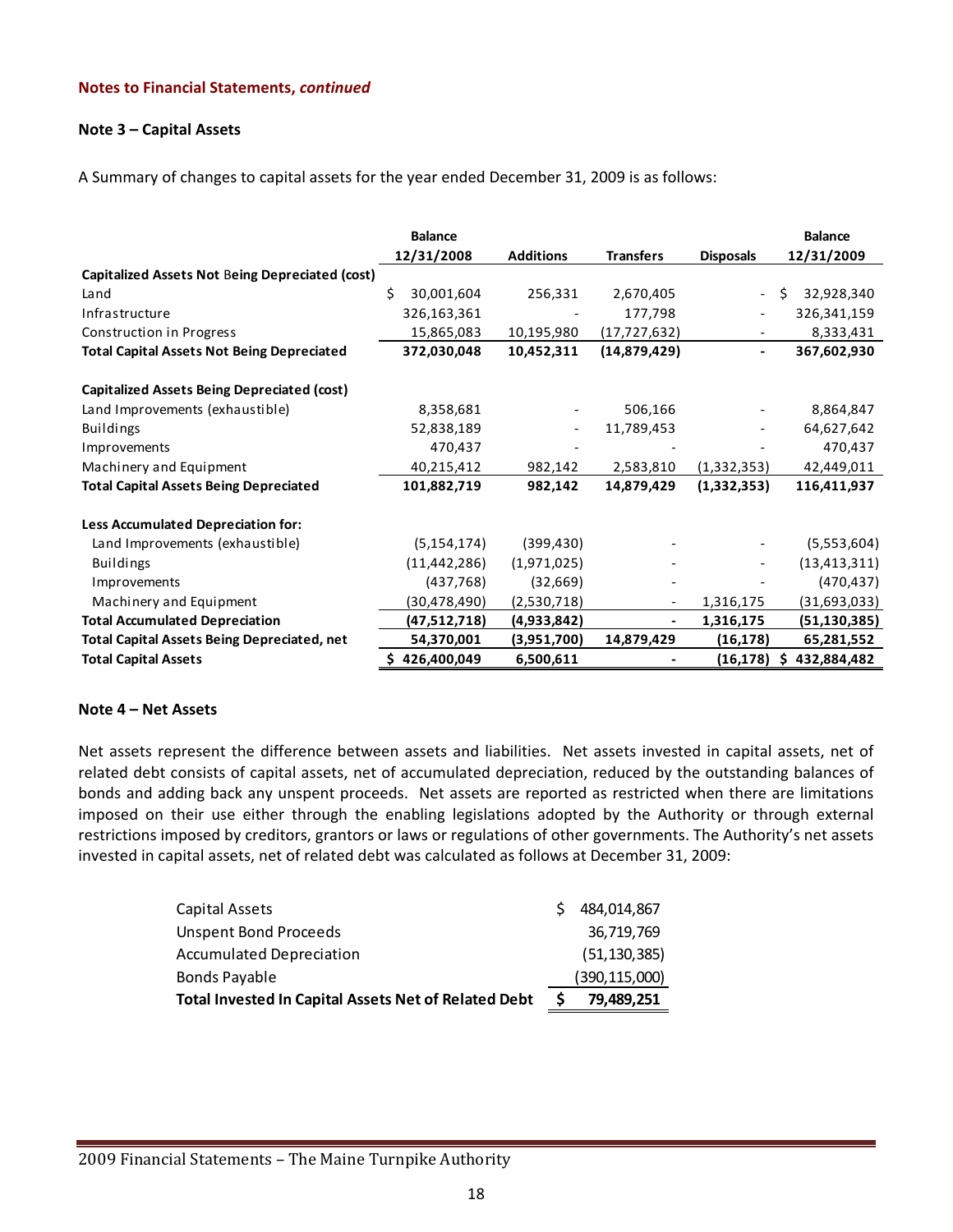### **Note 5 – Long‐term Debt**

### **Revenue Bonds Payable**

The Authority issues revenue bonds from time to time for the purpose of financing capital improvements and new projects. As of December 31, 2009, the Authority had the following outstanding bonds:

• \$50,000,000 of Series 1997 Revenue Bonds, issued in February 1997, to finance interchange construction and reconstruction and to provide additional monies for the payment of a portion of the Debt Service Reserve Fund requirements.

• \$126,000,000 of Series 2000 Revenue Bonds, issued in March 2000, to finance modernization, widening, and interchange construction and reconstruction.

• \$51,000,000 of Series 2003 Revenue Bonds, issued in May 2003, to retire the 2002 Commercial Paper Subordinated Notes and to finance various turnpike projects.

• \$115,050,000 of Series 2004 Revenue Bonds, issued in October 2004, to pay a portion of the costs of various turnpike projects and to advance refund a portion of the principal amount of the Series 1994, 1997 and 2000 bonds.

• \$76,715,000 of Series 2005 Revenue Bonds, issued in April 2005, to advance refund a portion of the principal amount of the Series 2000 bonds.

• \$50,000,000 of Series 2007 Revenue Bonds, issued in September 2007, to pay a portion of the costs of various turnpike projects.

• \$45,885,000 of Series 2008 Refunding Revenue Bonds, issued in May 2008, to advance refund principal amounts of the Series 1998 Refunding Bonds, which was called in July 2008.

• \$50,000,000 of Series 2009 Revenue Bonds, issued in February 2009, to pay a portion of the costs of various turnpike projects.

Interest on all bonds is payable semi‐annually on January 1st and July 1st of each year. The bonds will mature on July 1st in the years and principal amounts noted below:

| <b>Issue</b>                       | <b>Amount Issued</b> |             | <b>Maturity Date</b> | <b>Interest Rate</b> |   | <b>Balance 12/31/2009</b> |
|------------------------------------|----------------------|-------------|----------------------|----------------------|---|---------------------------|
| Series 1997                        | \$                   | 50,000,000  | $7/1/1998 - 2010$    | 4.50-6.00%           | Ŝ | 2,010,000                 |
| Series 2000                        |                      | 126,000,000 | $7/1/2007 - 2012$    | 5.00-5.30%           |   | 7,115,000                 |
| Series 2003                        |                      | 51,000,000  | $7/1/2011 - 2033$    | $3.50 - 5.25 %$      |   | 51,000,000                |
| Series 2004                        |                      | 115,050,000 | $7/1/2005 - 2030$    | $3.00 - 5.25 %$      |   | 107,830,000               |
| Series 2005                        |                      | 76,715,000  | 7/1/2006 - 2030      | 3.00-5.125 %         |   | 76,275,000                |
| Series 2007                        |                      | 50,000,000  | 7/1/2013 - 2037      | $3.75 - 5.25%$       |   | 50,000,000                |
| Series 2008                        |                      | 45,885,000  | $7/1/2010 - 2018$    | 3.00-5.00 %          |   | 45,885,000                |
| Series 2009                        |                      | 50,000,000  | $7/1/2014 - 2038$    | $3.00 - 6.00 %$      |   | 50,000,000                |
| <b>Total Revenue Bonds Payable</b> |                      |             |                      |                      |   | 390,115,000               |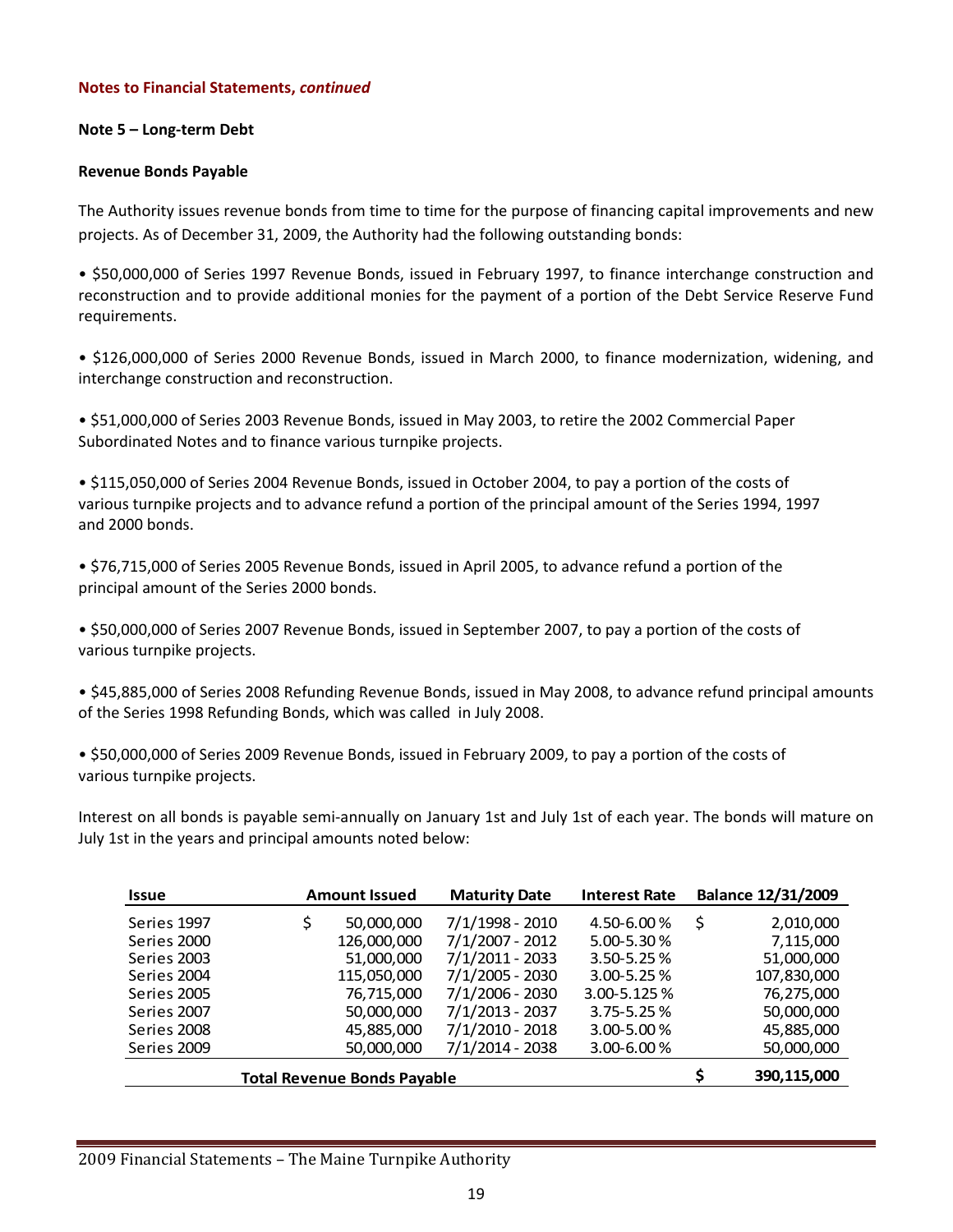# **Note 5 – Long‐term Debt,** *continued*

Requirements for the repayment of the outstanding revenue bonds are as follows:

|           | <b>Principal</b><br><b>Interest</b> |             |    |              | <b>Total debt</b><br>service |               |  |
|-----------|-------------------------------------|-------------|----|--------------|------------------------------|---------------|--|
|           |                                     |             |    |              |                              |               |  |
| 2010      | \$                                  | 7,060,000   | Ś  | 19,596,598   | \$                           | 26,656,598    |  |
| 2011      |                                     | 11,570,000  |    | 19,273,725   |                              | 30,843,725    |  |
| 2012      |                                     | 11,955,000  |    | 18,803,238   |                              | 30,758,238    |  |
| 2013      |                                     | 13,575,000  |    | 18,237,809   |                              | 31,812,809    |  |
| 2014      |                                     | 15,425,000  |    | 17,581,859   |                              | 33,006,859    |  |
| 2015-2019 |                                     | 82,070,000  |    | 76, 130, 769 |                              | 158,200,769   |  |
| 2020-2024 |                                     | 75,085,000  |    | 57,099,294   |                              | 132, 184, 294 |  |
| 2025-2029 |                                     | 96,675,000  |    | 36,104,600   |                              | 132,779,600   |  |
| 2030-2034 |                                     | 53,830,000  |    | 13,485,594   |                              | 67,315,594    |  |
| 2035-2038 |                                     | 22,870,000  |    | 3,062,288    |                              | 25,932,288    |  |
| Totals    | S                                   | 390,115,000 | \$ | 279,375,774  | S                            | 669,490,774   |  |

A summary of changes in revenue bonds is as follows:

|               | 12/31/08          | <b>Additions</b> |            | <b>Reductions</b> |                  |  | 12/31/09    |
|---------------|-------------------|------------------|------------|-------------------|------------------|--|-------------|
|               |                   |                  |            |                   |                  |  |             |
| Series 1994   | \$<br>3,745,000   | \$               |            | \$                | $(3,745,000)$ \$ |  |             |
| Series 1997   | 3,920,000         |                  |            |                   | (1,910,000)      |  | 2,010,000   |
| Series 2000   | 10,045,000        |                  |            |                   | (2,930,000)      |  | 7,115,000   |
| Series 2003   | 51,000,000        |                  |            |                   |                  |  | 51,000,000  |
| Series 2004   | 107,985,000       |                  |            |                   | (155,000)        |  | 107,830,000 |
| Series 2005   | 76,390,000        |                  |            |                   | (115,000)        |  | 76,275,000  |
| Series 2007   | 50,000,000        |                  |            |                   |                  |  | 50,000,000  |
| Series 2008   | 45,885,000        |                  |            |                   |                  |  | 45,885,000  |
| Series 2009   |                   |                  | 50,000,000 |                   |                  |  | 50,000,000  |
|               |                   |                  |            |                   |                  |  |             |
| <b>Totals</b> | \$<br>348,970,000 | S                | 50,000,000 | \$                | $(8,855,000)$ \$ |  | 390,115,000 |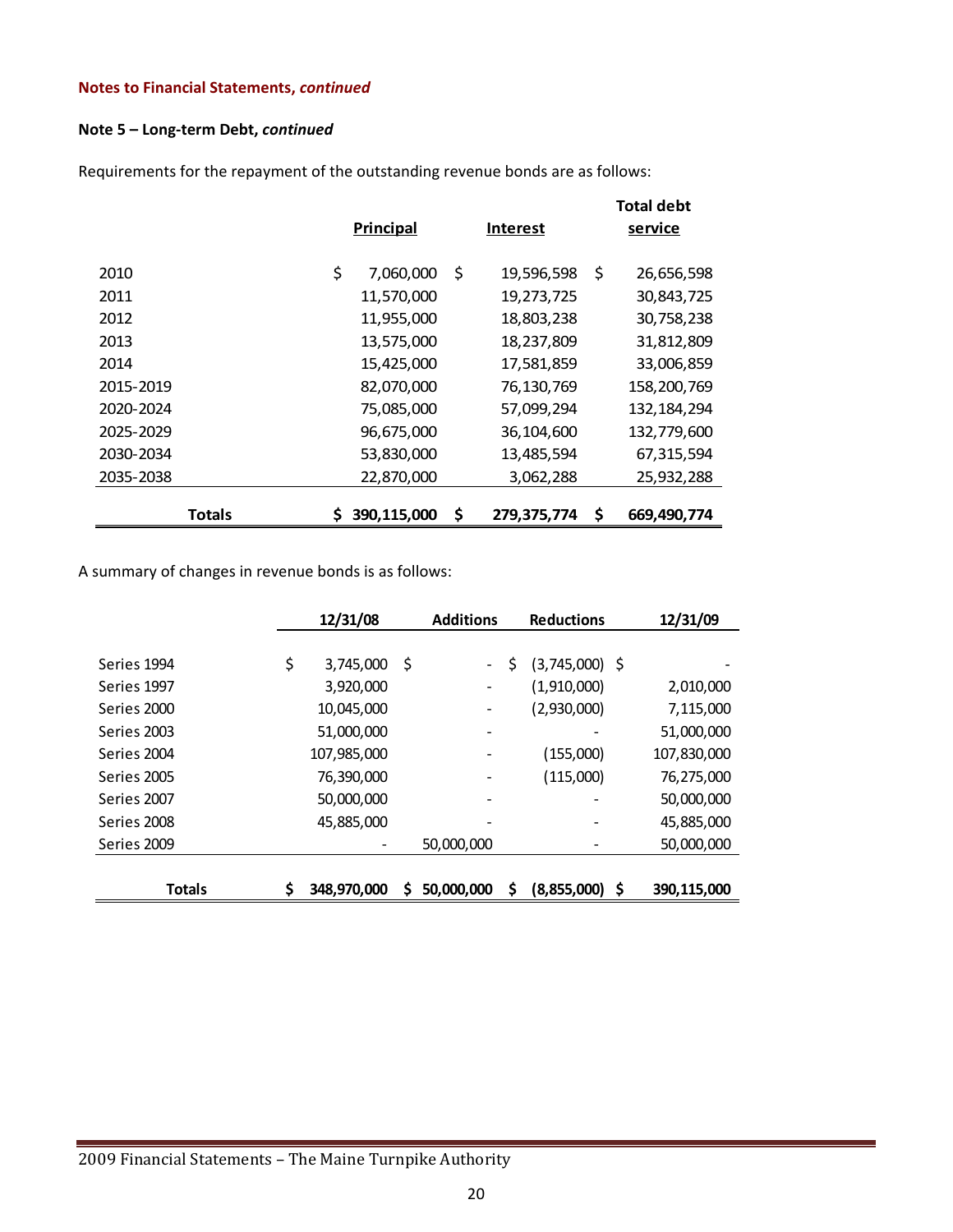#### **Note 5 – Long‐term Debt,** *continued*

#### **Special Obligation Bonds Payable**

• \$19,480,000 of Series 2008 Special Obligation Refunding Bonds, issued in May 2008, to refund all of the Authority's outstanding Series 1998 Special Obligation Bonds. The Special Obligation Refunding Bonds are subordinate to the outstanding Revenue Bonds and were originally issued in 1996.

| <b>Issue</b>                                  | <b>Amount Issued</b> |  | <b>Maturity Date</b><br><b>Interest Rate</b> |            | <b>Balance 12/31/2009</b> |            |
|-----------------------------------------------|----------------------|--|----------------------------------------------|------------|---------------------------|------------|
| Series 2008                                   |                      |  | 19,480,000 7/1/2009 - 2018                   | 3.00-4.00% |                           | 18,530,000 |
|                                               |                      |  |                                              |            |                           |            |
| <b>Total Special Obligation Bonds Payable</b> |                      |  |                                              |            |                           | 18,530,000 |

Requirements for the repayment of the outstanding special obligation bonds are as follows:

|               |                  |                 |           |   | <b>Total Debt</b> |
|---------------|------------------|-----------------|-----------|---|-------------------|
|               | <b>Principal</b> | <b>Interest</b> |           |   | <u>Service</u>    |
|               |                  |                 |           |   |                   |
| 2010          | \$<br>1,795,000  | S               | 671,663   | Ş | 2,466,663         |
| 2011          | 1,845,000        |                 | 617,813   |   | 2,462,813         |
| 2012          | 1,900,000        |                 | 562,463   |   | 2,462,463         |
| 2013          | 1,985,000        |                 | 478,400   |   | 2,463,400         |
| 2014          | 2,045,000        |                 | 413,888   |   | 2,458,888         |
| 2015-2018     | 8,960,000        |                 | 891,025   |   | 9,851,025         |
|               |                  |                 |           |   |                   |
| <b>Totals</b> | \$<br>18,530,000 | \$              | 3,635,252 | S | 22, 165, 252      |

A summary of changes in special obligation bonds is as follows:

|             | 12/31/08 |            | <b>Additions</b><br><b>Reductions</b> |  |           | 12/31/09   |  |
|-------------|----------|------------|---------------------------------------|--|-----------|------------|--|
|             |          |            |                                       |  |           |            |  |
| Series 2008 |          | 19,480,000 | $\overline{\phantom{a}}$              |  | (950,000) | 18,530,000 |  |
| Totals      |          | 19,480,000 | $\qquad \qquad \blacksquare$          |  | (950,000) | 18,530,000 |  |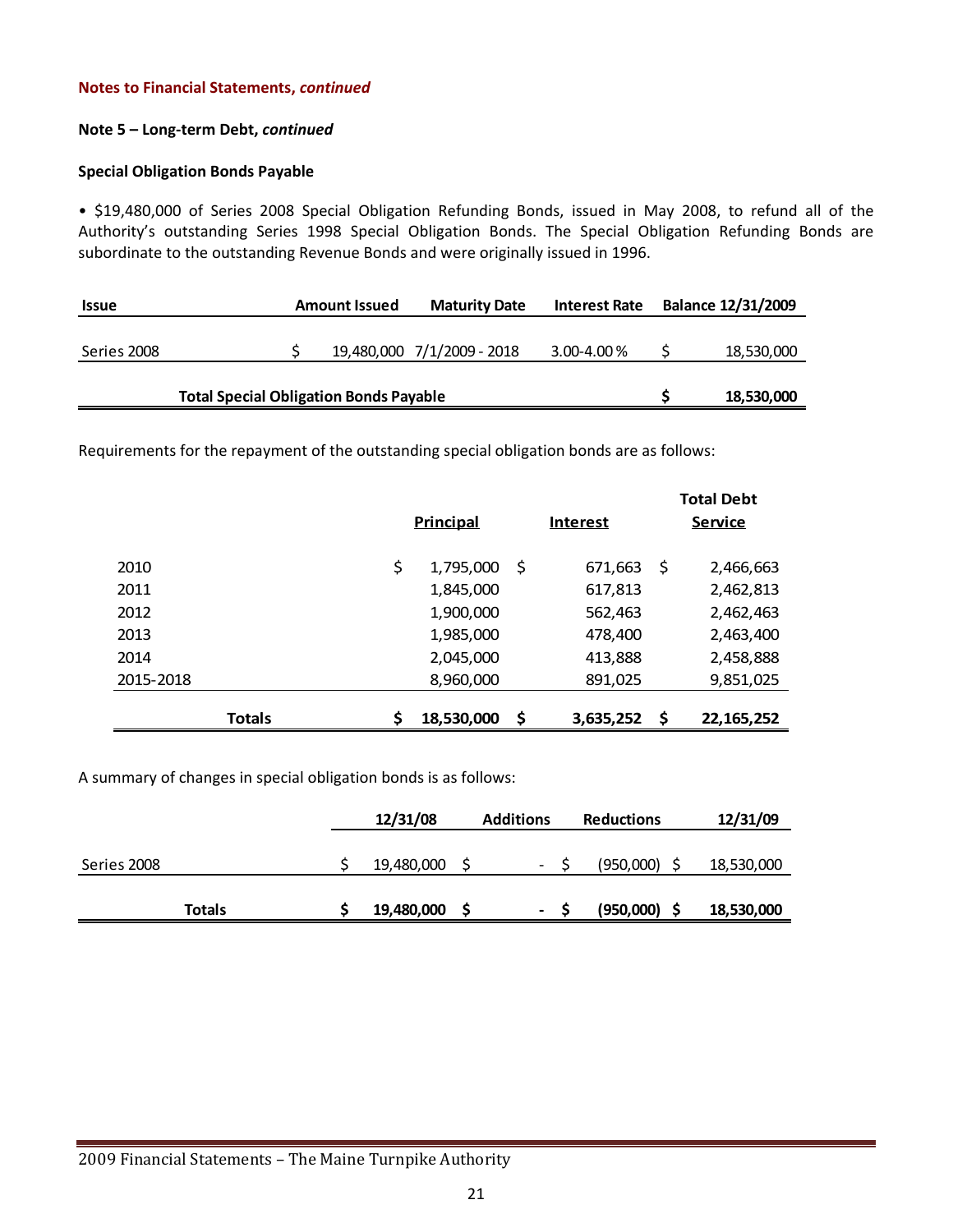#### **Note 5 – Long‐term Debt,** *continued*

|                                      | 12/31/2008    | <b>Additions</b> | <b>Reductions</b> | 12/31/2009                   | Due within<br>one year |
|--------------------------------------|---------------|------------------|-------------------|------------------------------|------------------------|
|                                      |               |                  |                   |                              |                        |
| Revenue Bonds                        | \$348,970,000 | \$50,000,000     | S                 | $(8,855,000)$ \$ 390,115,000 | \$7,060,000            |
| Special Obligation Bonds             | 19,480,000    |                  | (950,000)         | 18,530,000                   | 1,795,000              |
| Subtotal                             | 368,450,000   | 50,000,000       | (9,805,000)       | 408,645,000                  | 8,855,000              |
| Adjustment for Unamortized Balances: |               |                  |                   |                              |                        |
| Premium / Discounts                  | 17,753,530    | 1,385,440        | (1,584,833)       | 17,554,137                   |                        |
| Deferred Loss on Refunding           | (4,613,177)   |                  | 386,066           | (4, 227, 111)                |                        |
| <b>Total</b>                         | \$381,590,353 | \$51,385,440     |                   | \$(11,003,767) \$421,972,026 | \$8,855,000            |

Revenue and Special Obligation long-term liability for the year ended December 31, 2009, was as follows:

#### **Note 6 – Debt Service Reserve Fund**

The general bond resolution requires the Authority to fund the Debt Service Reserve Requirement with cash and investments or with a surety policy or letter of credit. In order to satisfy this requirement, the Authority acquired surety policies issued by Financial Guaranty Insurance Company (FGIC), Financial Security Assurance, Inc (FSA), MBIA Insurance Company and AMBAC Assurance Corporation. The surety policies cover various series and terminate on various dates in the future. A summary of the surety policies purchased is as follows:

| <b>Debt Service Reserve</b> |                                                    |                    |                |
|-----------------------------|----------------------------------------------------|--------------------|----------------|
| <b>Fund Surety Policy</b>   |                                                    | <b>Termination</b> | <b>Maximum</b> |
| Provider                    | <b>Series Availability</b>                         | <b>Date</b>        | <b>Amount</b>  |
| <b>MBIA</b>                 | 1994 and 1997                                      | July 1, 2018 \$    | 5,263,254      |
| <b>FGIC</b>                 | 2000                                               | July 1, 2012       | 4,871,788      |
| Ambac                       | 2003                                               | July 1, 2033       | 1,893,884      |
| <b>FSA</b>                  | 2004                                               | July 1, 2030       | 1,781,929      |
| <b>MBIA</b>                 | All Turnpike Revenue Bonds<br>Issued Prior to 2004 | July 1, 2018       | 12,029,000     |
| Ambac                       | All Turnpike Revenue Bonds                         | July 1, 2030       | 4,871,359      |
| <b>FSA</b>                  | All Turnpike Revenue Bonds                         | July 1, 2018       | 2,308,902      |

Each of the providers of the Debt Service Reserve Fund surety policies was rated Aaa by Moody's and AAA by Standard & Poor's (S&P) at the time of issuance of its respective policy. However, each of MBIA, FGIC and Ambac have been downgraded significantly as a result of their exposure to the sub-prime mortgage risk and do not maintain ratings by Moody's and S&P at least equal to the ratings on the outstanding revenue bonds.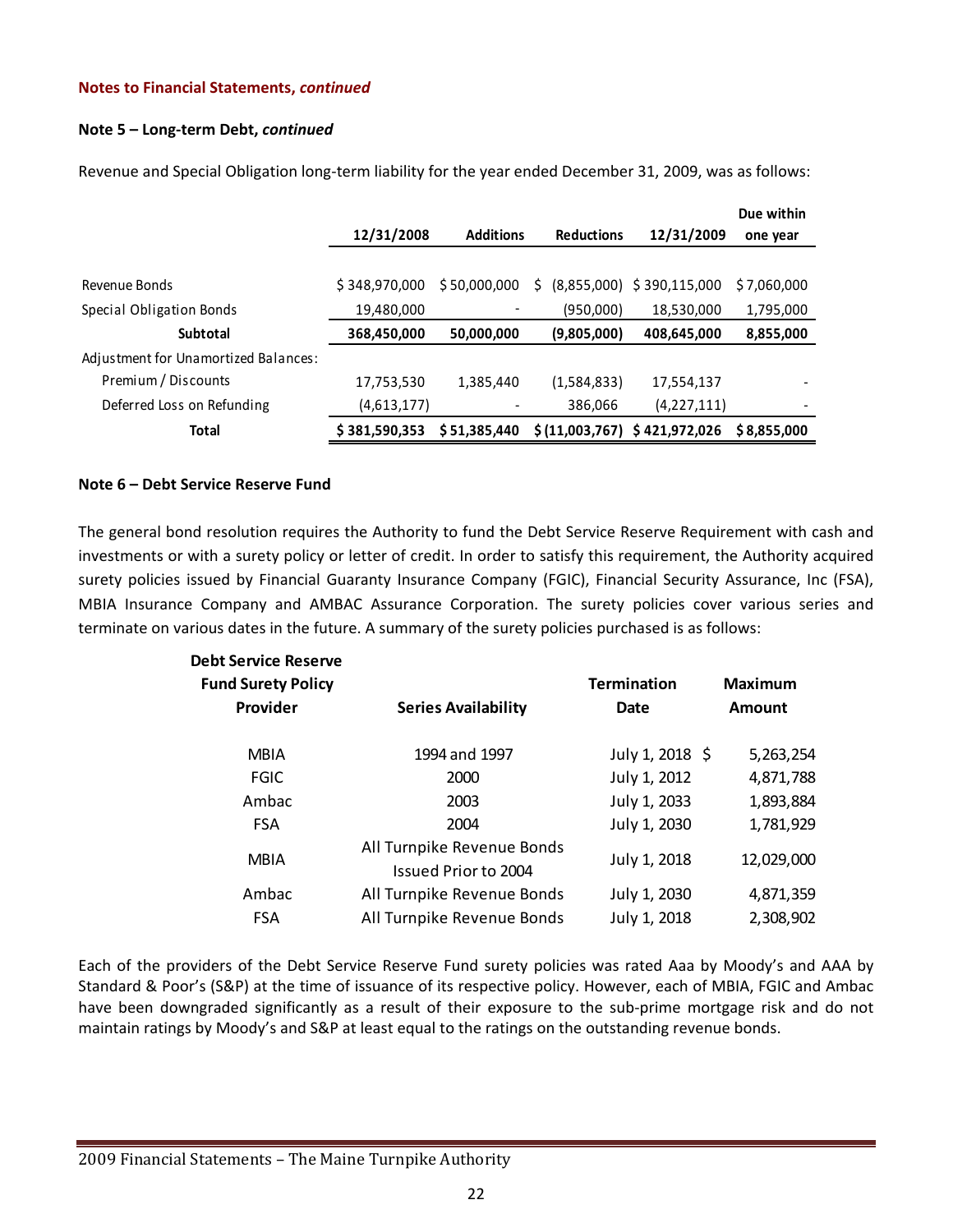#### **Note 6 – Debt Service Reserve Fund,** *continued*

Accordingly, each of the policies from MBIA, FGIC and Ambac, while still in effect, no longer qualify under the general bond resolution to meet the Debt Service Reserve Fund requirement.

With the issuance of the Series 2009 revenue bonds, the Debt Service Reserve requirement is \$16.5 million. Of this amount, \$4.1 million will be satisfied by the surety policies issued by FSA. In response to the downgrades of MBIA, FGIC and Ambac, the Authority deposited \$5.3 million into the Debt Service Reserve Fund in 2008 and \$8.8 million in 2009. With the combination of the FSA sureties and the 2008 and 2009 deposits into the debt service reserve fund, the Authority is in compliance with its bond resolution requirement of funding one half of its maximum annual debt service.

#### **Note 7 – Maine Public Employees Retirement System (MainePERS) – Consolidated Retirement Pension Plan**

**Plan Description** – The Authority participates in the Maine Public Employees Retirement System, a multiple‐ employer defined benefits pension plan, which covers substantially all employees. The MainePERS provides retirement, disability and death benefits to plan participants and beneficiaries. Employees are eligible for normal retirement upon attaining age sixty and early retirement after completing twenty‐five or more years of service.

**Funding Policy** – Plan participants are required to contribute 6.5% of their annual compensation and the Authority is required to contribute at an actuarially determined rate. The current rate is 4% of employee earned compensation.

The Maine Turnpike Authority's contributions to MainePERS were approximately \$1,087,032, \$1,173,649 and \$1,227,540 for the years ended December 31, 2009, 2008 and 2007, respectively.

#### **Note 8 – Other Post Employment Benefits (OPEB)**

The Governmental Accounting Standards Board (GASB) recently promulgated its Statement 45 which addresses the reporting and disclosure requirements for Other Post Employment Benefits (OPEB). GASB Statement Number 45, *Accounting and Financial Reporting by Employers for Postemployment Benefits Other Than Pensions*, was implemented, as required, by the MTA on January 1, 2008. Under this pronouncement, it requires that the longterm cost of retirement health care and obligations for other postemployment benefits be determined on an actuarial basis and reported similar to pension plans.

*Plan Descriptions.*  In addition to providing pension benefits, the Authority provides health care benefits for certain retired employees. Eligibility to receive health care benefits follows the same requirements as MainePERS. Eligible retirees receive 100% paid health benefit coverage, Anthem POS plan until age 65 or Medicare Advantage plan at the age of 65. The Authority paid approximately \$809,000 of insurance contributions for approximately 184 retirees for the year end December 31, 2009. Benefit provisions are established and amended through negotiations between the Authority and the respective unions.

In December 2008, the Authority entered into a contract with an external consultant to assist in the determination and valuation of the Authority's OPEB liability under GASB Statement Number 45 for 2008 and 2009. The OPEB liability actuarial valuation was completed by the consultant in March 2009.

#### 2009 Financial Statements – The Maine Turnpike Authority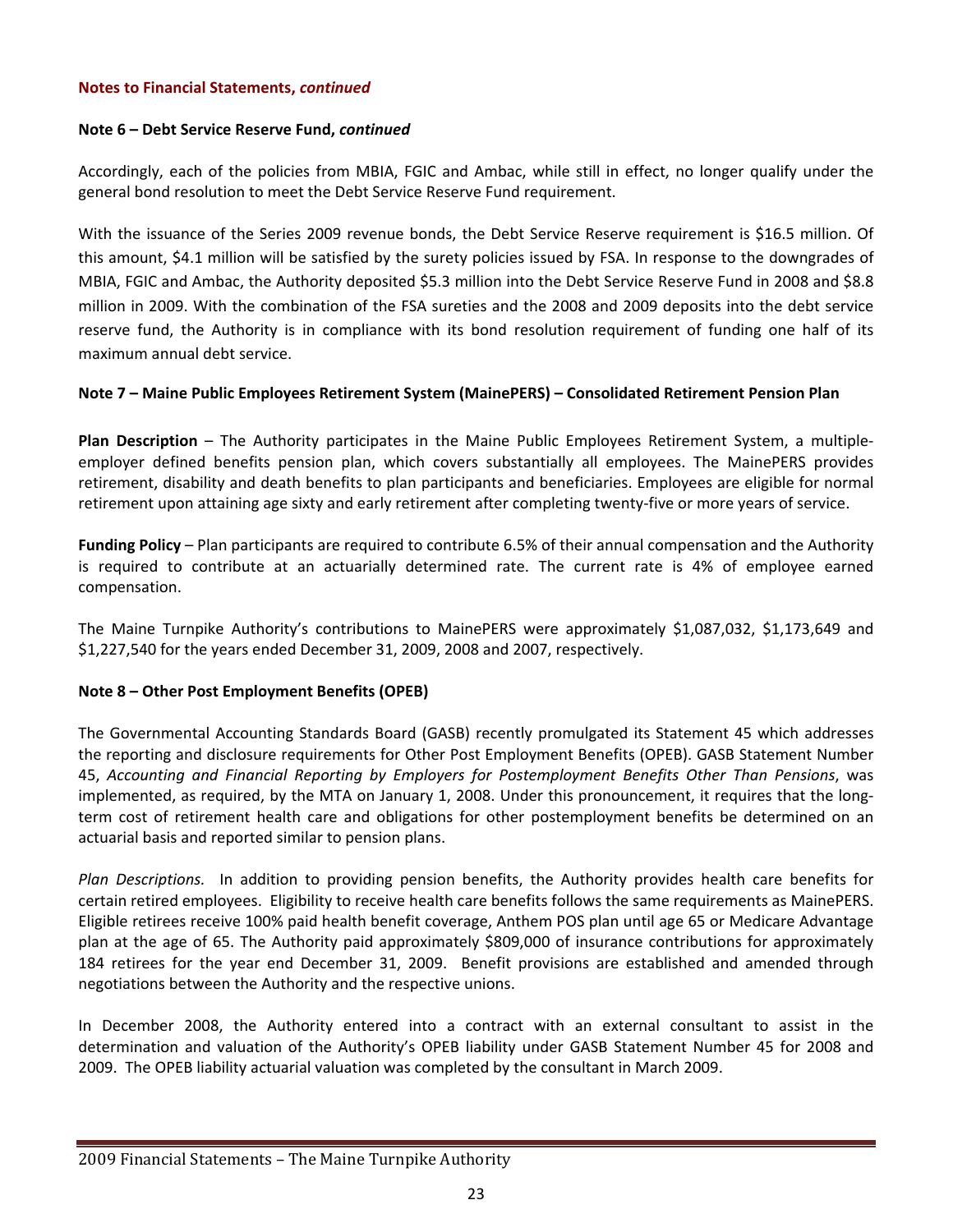#### **Note 8 – Other Post Employment Benefits,** *continued*

*Funding Policy and Annual OPEB Cost.* GASB Statement Number 45 does not mandate the prefunding of post employment benefit liabilities. The Authority currently plans to only partially fund (on a pay-as-you-go) the annual required contribution (ARC), an actuarially determined rate in accordance with the parameters of GASB Statement Number 45. The ARC represents a level of funding that, if paid on an ongoing basis, is projected to cover normal cost each year and amortize any unfunded actuarial liabilities over a period not to exceed thirty years.

The following table represents the OPEB costs for the year, the amount contributed and changes in the OPEB plan for the year ending December 31, 2009:

| Normal Cost                             | 1.604.000 |
|-----------------------------------------|-----------|
| <b>UAAL</b> amortization                | 1,507,000 |
| Annual Required Contribution/OPEB Cost  | 3,111,000 |
| Contributions Made (Pay-As-You-Go)      | (809,000) |
| Increase in Net OPEB Obligation         | 2,302,000 |
| Net OPEB Obligation - Beginning of Year | 2,064,000 |
| Net OPEB Obligation - End of Year       | 4,366,000 |

The Authority's annual OPEB cost, the percentage of annual OPEB cost contributed to the plan, and the net OPEB obligation for year ending December 31, 2009 was as follows:

| Annual Required Contribution (ARC)                                      | \$ | 3,111,000  |
|-------------------------------------------------------------------------|----|------------|
| Actual Contributions (Pay-As-You-Go)                                    |    | 809,000    |
|                                                                         |    |            |
| Percentage Contributed                                                  |    | 26.0%      |
| <b>Actuarial Accrued Liability</b>                                      | S. | 39,815,000 |
| <b>Plan Assets</b>                                                      |    |            |
| Unfunded Actuarial Accrued Liability                                    |    | 39,815,000 |
| Covered payroll                                                         | S  | 19,064,000 |
| Unfunded actuarial accrued liability as a percentage of covered payroll |    | 208.8%     |

Actuarial valuations involve estimates of the value of reported amounts and assumptions about the probability of events in the future. Amounts determined regarding the funded status of the plan and the annual required contributions of the employer are subject to continual revision as actual results are compared to past expectations and new estimates are made about the future. The required schedule of funding progress presented as required supplementary information provides multiyear trend information that shows whether the actuarial value of plan assets is increasing or decreasing over time relative to the actuarial accrued liability for benefits.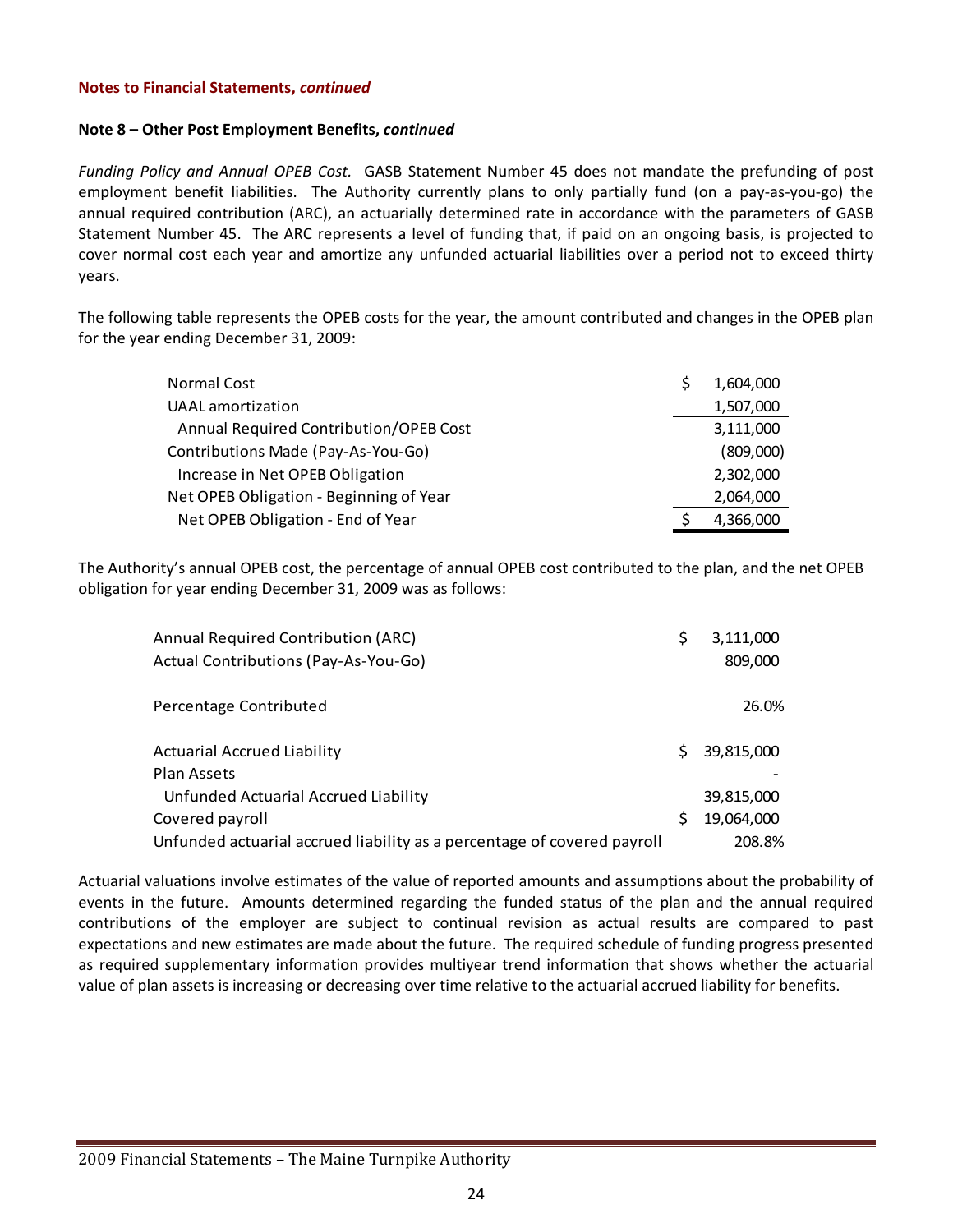#### **Note 8 – Other Post Employment Benefits,** *continued*

*Actuarial Methods and Assumptions.*  Projections of benefits are based on the substantive plan (the plan as understood by the employer and plan members) and include the types of benefits in force at the valuation date and the pattern of sharing benefit costs between the Authority and plan members at that point. Actuarial calculations reflect a long‐term perspective and employ methods and assumptions that are designed to reduce short-term volatility in actuarial accrued liabilities and the actuarial value of plan assets. Significant methods and assumptions were as follows:

| Actuarial valuation date      | 1/1/09                   |
|-------------------------------|--------------------------|
| Actuarial cost method         | Entry age normal         |
| Amortization method           | Level percent of payroll |
| Remaining amortization period | 30 years                 |
| Actuarial assumptions:        |                          |
| Investment rate of return     | 4.5%                     |
| Projected salary increases    | 3.5%                     |
| Healthcare inflation rate     | $4.5\% - 8.7\%$          |

#### **Note 9 – Commitments & Contingencies**

The Authority is a defendant in various lawsuits. Although the outcomes of the lawsuits are not presently determinable, it is the belief of the Authority's legal counsel that any settlement or damages assessed would be covered by insurance, and therefore should not have a material adverse effect on the Authority's financial condition.

Commitments on outstanding construction projects for improvements and maintenance totaled approximately \$9,958,000 as of 12/31/2009.

#### **Note 10 – Restatement of Net Assets**

During 2009, management reinterpreted existing accounting guidance and determined prior year escrow activity for defeased debt should be eliminated from the December 31, 2008 financial statements. Net assets as of December 31, 2007 have been restated as follows:

| Net assets, December 31, 2007, as restated            | 89,210,788    |
|-------------------------------------------------------|---------------|
| of escrow activity for defeased debt                  | (7, 367, 030) |
| Prior period adjustment - Restatement for the removal |               |
| Net assets, December 31, 2007, as previously reported | 96.577.818    |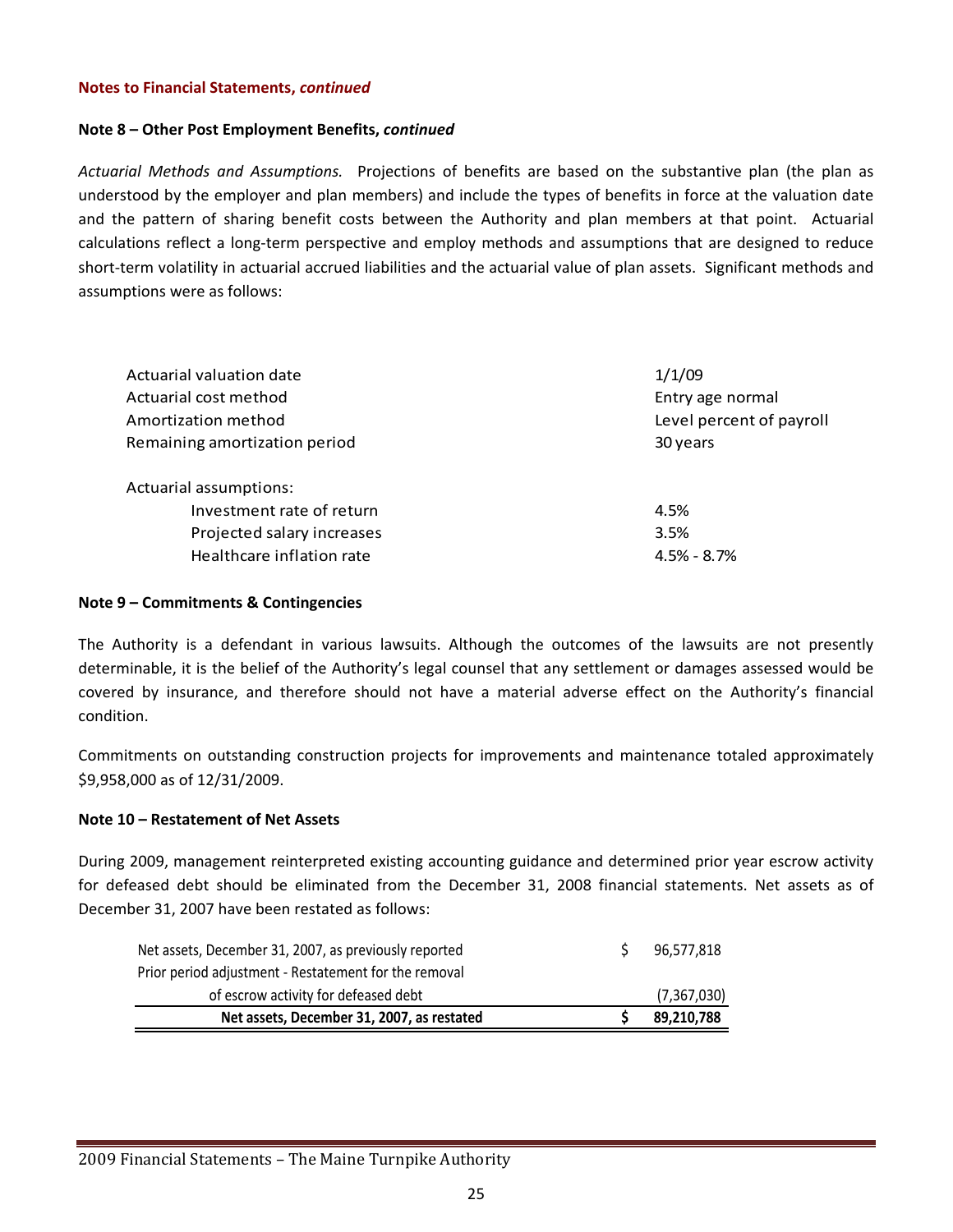#### **Note 11 – Risk Management**

The Authority is exposed to various risks of loss related to theft of, damage to and destruction of assets, errors and omissions and natural disasters for which the Authority is insured through various commercial insurance carriers. As required by the Authority's contract with its bondholders, the Authority's consulting engineer certifies each year that insurance limits and coverage adequately protect the properties, interests, and operations of the Authority. Claims expenditure, liabilities and reserves are reported when it is probable that a loss has occurred and the amount of the loss can be reasonably estimated.

The Authority is self-insured for its workers' compensation liability. The program provides coverage for up to a maximum of \$1,000,000 for each workers' compensation claim and \$25,000,000 in the aggregate. In addition, the Authority purchases excess workers' compensation insurance to limit its financial risk Reserves are estimated at one hundred percent of expected expenditures. Settled claims have not exceeded the commercial coverage in any of the past three years.

The following summarizes the claims activity with respect to the Authority's self‐insured workers' compensation program:

|                                                               | 2009 |                      |
|---------------------------------------------------------------|------|----------------------|
| Unpaid Claims as of January 1, 2009                           | \$   | 1,120,401            |
| <b>Incurred Claims</b>                                        |      | 921,685              |
| <b>Total Claim Payments</b>                                   |      | 460,082              |
| <b>Current Claims Liability</b><br>Long-term Claims Liability |      | 369,200<br>1,212,804 |
| <b>Total Unpaid Claims Liability</b>                          |      | 1,582,004            |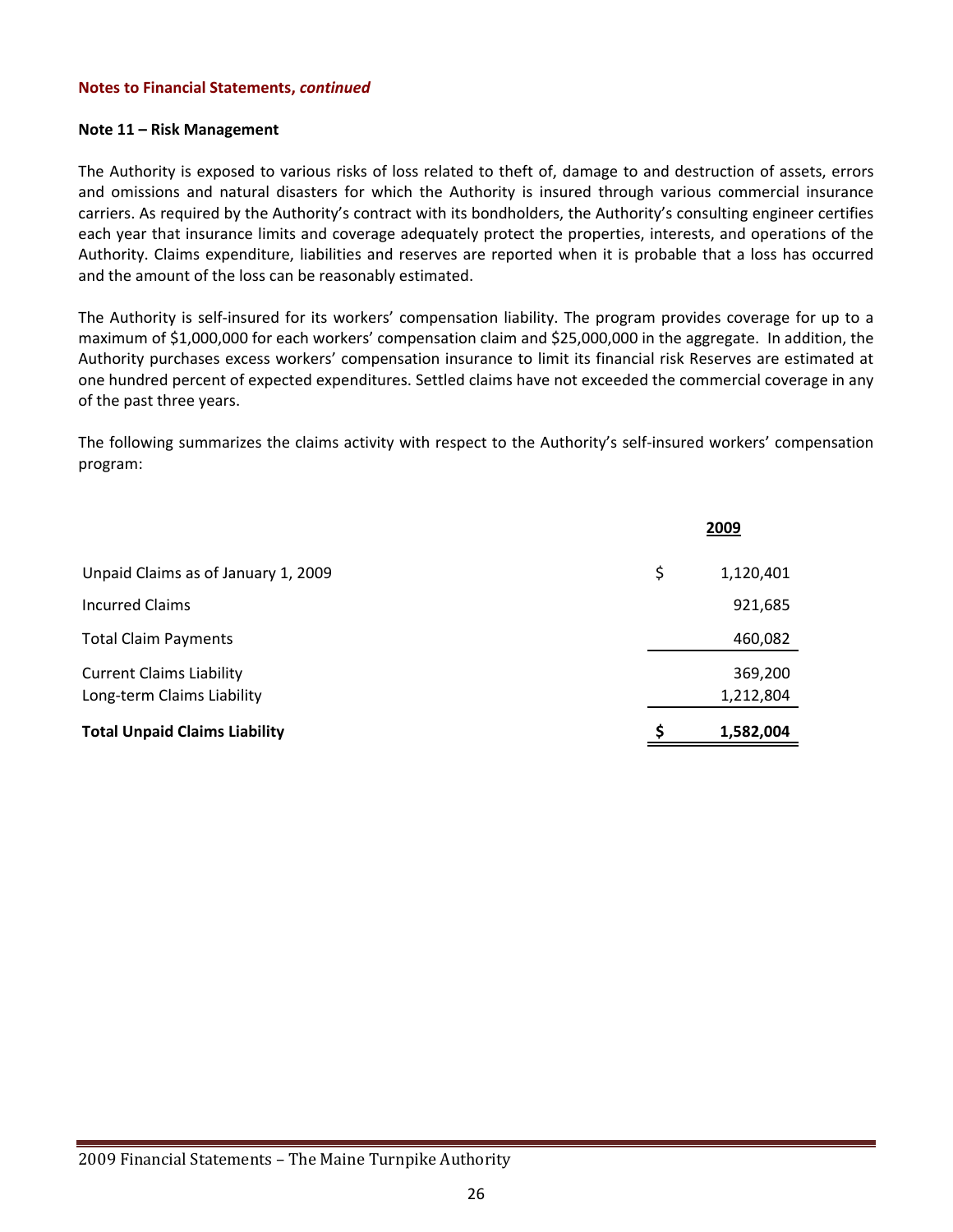#### **REQUIRED SUPPLEMENTARY INFORMATION**

#### **Trend Data on Infrastructure Condition**

The Authority has elected to use the modified approach to infrastructure reporting under GASB 34. The Authority's consulting engineers are required to make an inspection at least once a year of the Turnpike, and, on or before the first day of October of each year, to submit to the Authority a report setting forth (a) their findings whether the Turnpike has been maintained in good repair, working order and condition, (b) their advice and recommendations as to the proper maintenance, repair and operation of the Turnpike during the ensuing Fiscal Year and an estimate of the amount of money necessary for such purposes, (c) their advice and recommendations as to the amounts and types of insurance to be carried, and (d) their recommendations as to the amount that should be deposited into the Reserve Maintenance Fund during the upcoming Fiscal Year.

The roadways are rated on a 10‐point scale, with 10 meaning that every aspect of the roadway is in new and perfect condition. The Authority's system as a whole is given an overall rating, indicating the average condition of all roadways operated by the Authority. The assessment of condition is made by visual inspection designed to reveal any condition that would reduce highway-user benefits below the maximum level of service. The Authority's policy is to maintain the roadway condition at rating of 8 (generally good condition) or better. The results of the 2009 inspection states that the Maine Turnpike has been maintained in generally good condition and presents a favorable appearance.

The budget to actual expenditures for Preservation for 2009 is as follows:

|                             | <b>Budget</b> |                 | Actual    |
|-----------------------------|---------------|-----------------|-----------|
| <b>Preservation Expense</b> |               | $10,037,180$ \$ | 6,150,108 |

#### **Retiree Healthcare Plan**

|           |           | Actuarial         |              |        |              |                 |
|-----------|-----------|-------------------|--------------|--------|--------------|-----------------|
|           | Actuarial | Accrued           |              |        |              | UAAL as a       |
| Actuarial | Value of  | Liability (AAL) - | Unfunded     | Funded | Covered      | Percentage of   |
| Valuation | Assets    | Entry Age         | AAL (UAAL)   | Ratio  | Payroll      | Covered Payroll |
| Date      | a)        | (b)               | $(b-a)$      | (a/b)  | (c )         | $[(b-a) / c]$   |
|           |           |                   |              |        |              |                 |
| 12/31/08  | \$0       | \$39,815,000      | \$39,815,000 | 0.00%  | \$18,420,000 | 216.2%          |
| 12/31/09  | \$0       | \$39,815,000      | \$39,815,000 | 0.00%  | \$19,064,000 | 208.8%          |